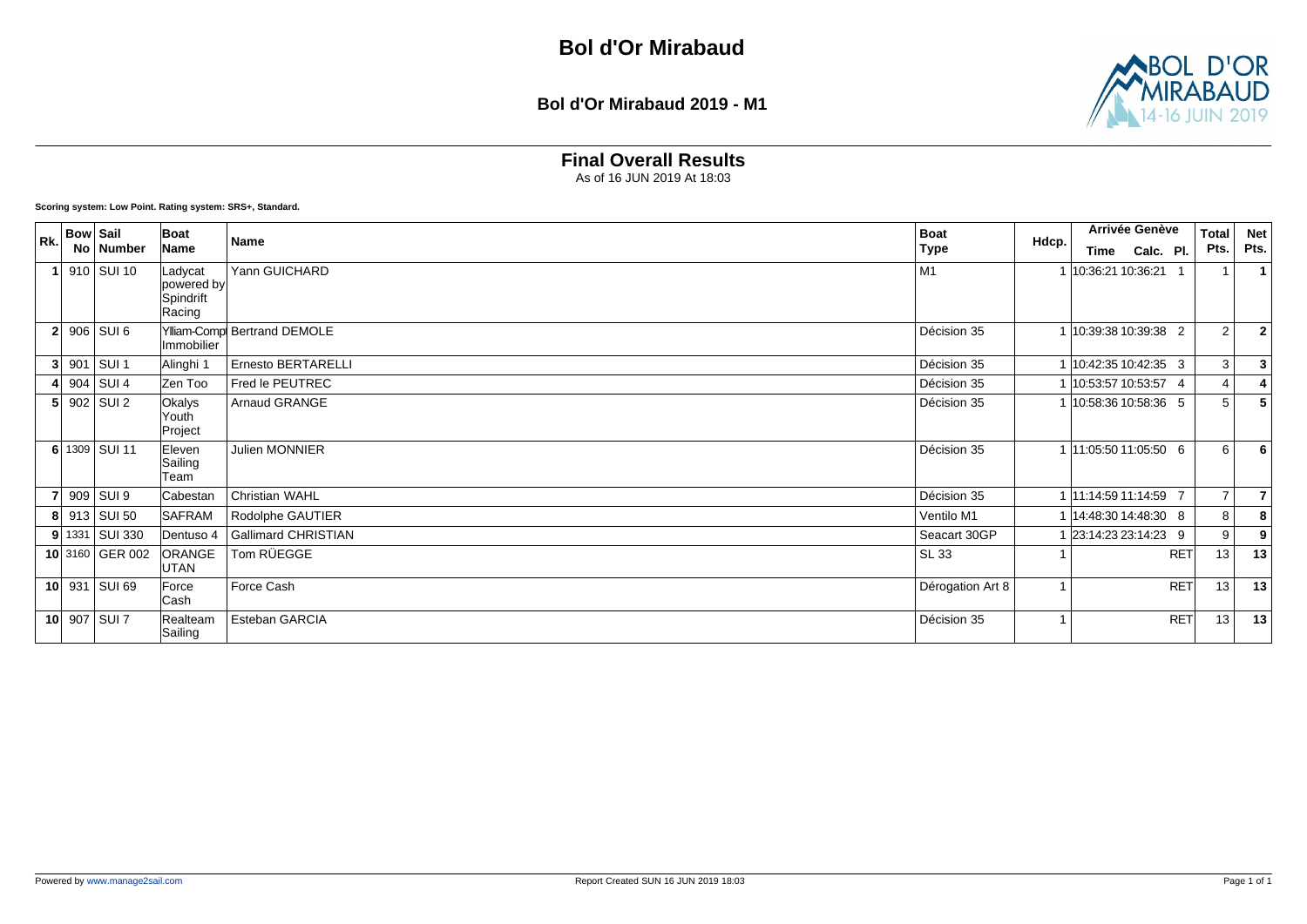#### **Bol d'Or Mirabaud 2019 - M2**



## **Final Overall Results**

As of 16 JUN 2019 At 18:03

| Rk. | <b>Bow Sail</b> | No Number        | <b>Boat</b><br>Name                                      | <b>Name</b>                 | <b>Boat</b><br><b>Type</b> | Hdcp.                   | <b>Arrivée Genève</b><br>Time Calc. Pl. | <b>Total</b><br>Pts. | <b>Net</b><br>Pts.      |
|-----|-----------------|------------------|----------------------------------------------------------|-----------------------------|----------------------------|-------------------------|-----------------------------------------|----------------------|-------------------------|
|     |                 | 1 796 SUI 20     | <b>Teamwork</b>                                          | Arnaud DIDISHEIM            | Ventilo M2                 |                         | 1 12:53:22 12:53:22 1                   | $\overline{1}$       | $\overline{1}$          |
|     |                 | $2$ 921 SUI 10   | Degroof<br>Petercam<br>Banque<br>Privée                  | Fred MOURA                  | Ventilo M2                 |                         | 1 13:06:52 13:06:52 2                   | 2                    | $\overline{2}$          |
|     |                 | $3$ 2110 SUI 23  | Espresso                                                 | Olivier de COCATRIX         | Ventilo M2                 |                         | 1 13:14:06 13:14:06 3                   | 3                    | 3                       |
| 4   |                 | 81 SUI 33        | Swiss<br>Medical<br>Network                              | Didier PFISTER              | Ventilo M2                 |                         | 1 14:53:55 14:53:55 4                   | $\overline{4}$       | $\overline{\mathbf{A}}$ |
|     |                 | $5 1266 $ SUI 24 |                                                          | PATRIMONIL Yannick PREITNER | Ventilo M2                 |                         | 1 14:58:54 14:58:54 5                   | 5                    | $\sqrt{5}$              |
|     |                 | 6 1536 SUI 8     | <b>SPAM</b>                                              | Emery JACQUES               | Ventilo M2                 |                         | 1 16:44:51 16:44:51 6                   | 6                    | 6                       |
|     |                 | 7 914 SUI 4      | <b>ONE</b>                                               | ARKETYPE Sébastien de CARLO | Ventilo M2                 |                         | 1 17:26:52 17:26:52 7                   | $\overline{7}$       | $\overline{7}$          |
|     |                 | 8 1227 FRA 07    | ABC<br>Arbitrage /<br>Ville de<br>Nice                   | Jean-Pierre DICK            | Easy To Fly                |                         | 1 17:30:09 17:30:09 8                   | 8                    | 8                       |
|     |                 | $9 8184 $ FRA 09 |                                                          | L'OCCITANE Armel TRIPON     | Easy To Fly 26             |                         | 1 18:21:52 18:21:52 9                   | 9                    | 9                       |
|     |                 | 10 2169 SUI 73   | Call of the<br><b>Blue</b>                               | <b>Clément PERRETTE</b>     | Diam 24 OD                 |                         | $1^{1:00:06:44}$ 1:00:06:44 10          | 10                   | 10                      |
|     |                 | 11 1222 DEN 4    | Cool<br>Runnings 4                                       | Thorkild JUNCKER            | Easy To Fly                | $\overline{1}$          | RET                                     | 23                   | 23                      |
|     |                 | 11 1230 FRA 00   | Team Pro                                                 | Jean-Christophe MOURNIAC    | Easy To Fly                | $\mathbf{1}$            | <b>DNF</b>                              | 23                   | 23                      |
|     |                 | 11 2274 SUI 01   | Luna                                                     | Guillaume GIROD             | Easy To Fly                | -1                      | <b>RET</b>                              | 23                   | $\overline{23}$         |
|     |                 | 11 2129 SUI 02   | Tixwave                                                  | <b>Bernard VANANTY</b>      | Easy To Fly                | $\overline{1}$          | <b>RET</b>                              | 23                   | 23                      |
|     |                 | $11$ 2390 SUI 1  | PIMM                                                     | <b>Clarin MUSTAD</b>        | Ventilo M2                 | $\overline{1}$          | <b>RET</b>                              | 23                   | 23                      |
|     |                 | 11 2405 SUI 18   | Tinguely                                                 | <b>Michel MAMZER</b>        | Ventilo M2                 | -1                      | <b>DNF</b>                              | 23                   | 23                      |
|     |                 | $11$ 1833 SUI 2  | 2nd<br>Chance                                            | Pierre QUINODOZ             | Ventilo M2                 | -1                      | <b>RET</b>                              | 23                   | $\overline{23}$         |
|     |                 | 11 1183 SUI 21   | <b>DCM</b><br>System<br>Advisors                         | Yvan DUCROT                 | Ventilo M2                 | $\overline{\mathbf{1}}$ | <b>DNF</b>                              | 23                   | 23                      |
|     |                 | 11 1346 SUI 22   | BlackPearl   Björn RIZZI<br>M2 Sailing<br>Team SUĪ<br>22 |                             | Ventilo M2                 | $\overline{1}$          | <b>RET</b>                              | 23                   | 23                      |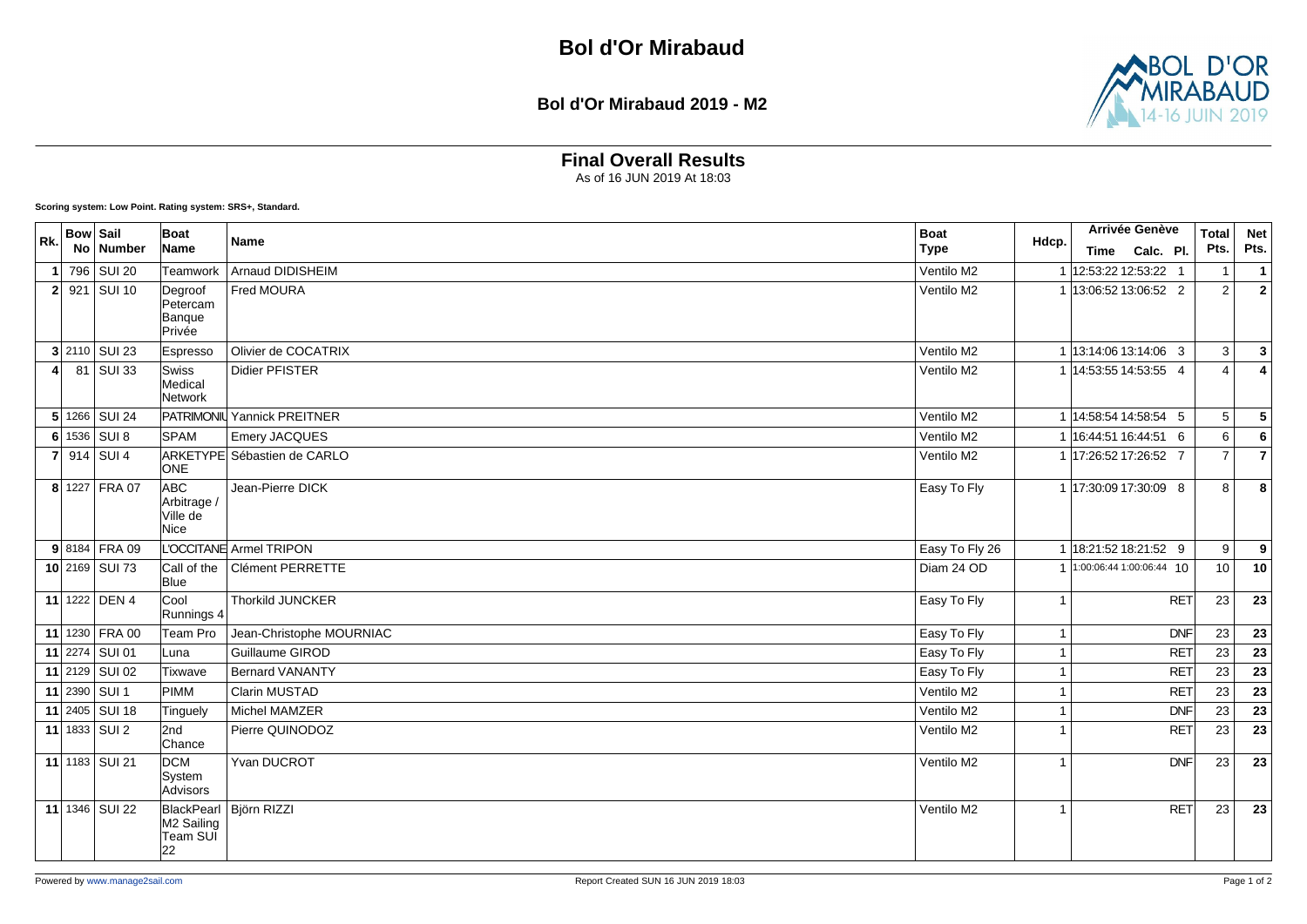**Bol d'Or Mirabaud 2019 - M2**



## **Final Overall Results**

| Rk. | <b>Bow Sail</b> | No   Number       | Boat<br><b>Name</b> | <b>Name</b>                  | Boat<br><b>Type</b> | Hdcp. | <b>Arrivée Genève</b><br>PI.<br>Time<br>Calc. | <b>Total</b><br>Pts. | <b>Net</b><br>Pts. |
|-----|-----------------|-------------------|---------------------|------------------------------|---------------------|-------|-----------------------------------------------|----------------------|--------------------|
|     |                 | 11 1679 SUI 227   |                     | Zestopol III   Alexis BARBEY | Tricat 25           |       | <b>RET</b>                                    | 23                   | 23 <sub>1</sub>    |
|     |                 | 11 323 SUI 26     | Victorinox          | Dany MONNIER                 | Ventilo M2          |       | RE <sub>1</sub>                               | 23 <sub>1</sub>      | 23                 |
|     |                 | 11 1875   SUI 666 | Satanas             | Pascal STRUBIN               | Ventilo M2          |       | <b>RET</b>                                    | 23                   | 23                 |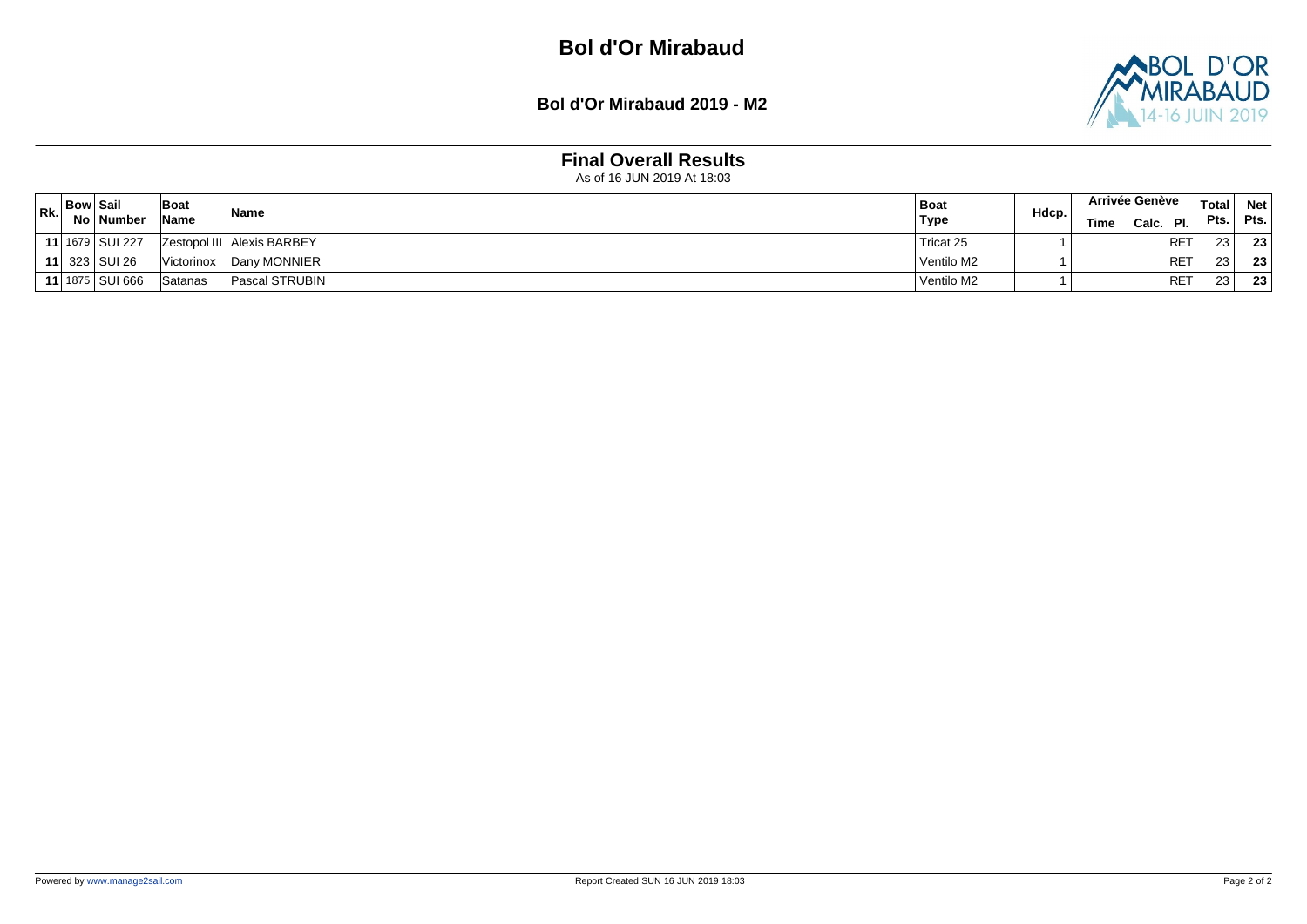#### **Bol d'Or Mirabaud 2019 - SURPRISE**



## **Final Overall Results**

As of 16 JUN 2019 At 18:03

| Rk. | <b>Bow Sail</b> |                        | Boat                                                  | <b>Name</b>                 | <b>Boat</b> | Hdcp.          | Arrivée Genève                 | <b>Total</b>   | <b>Net</b>      |
|-----|-----------------|------------------------|-------------------------------------------------------|-----------------------------|-------------|----------------|--------------------------------|----------------|-----------------|
|     |                 | No Number              | Name                                                  |                             | <b>Type</b> |                | Time Calc. Pl.                 | Pts.           | Pts.            |
|     |                 | 957 SUI 652            | moi non<br>plus                                       | Lorenz KAUSCHE              | Surprise    | $\overline{1}$ | $1:00:02:251:00:02:25$ 1       |                | $\mathbf 1$     |
|     |                 | 2 1853 SUI 672         | Peps                                                  | Sandrine WEBER              | Surprise    |                | 1 1:00:12:34 1:00:12:34 2      | $\overline{2}$ | $\mathbf{2}$    |
|     |                 | 3 1199 SUI 671         | Malice                                                | Edgar LANZ                  | Surprise    | $\overline{1}$ | $1:00:13:331:00:13:33$ 3       | 3              | $\mathbf{3}$    |
|     |                 | 4 1660 SUI 518         | <b>SKYRIM</b>                                         | Nicolas FABRE               | Surprise    |                | 1 1:00:21:33 1:00:21:33 4      | 4              | $\pmb{4}$       |
|     |                 | 5 295 SUI 964          | lCUST 4 -<br>Ecole de<br>régate<br>Lausanne           | Stéphane PACHE              | Surprise    |                | 1 1:00:24:21 1:00:24:21 5      | 5              | $\overline{5}$  |
|     |                 | 6 680 SUI 179          | et ses fils                                           | G.HOMINAL Nicolas ANKLIN    | Surprise    |                | 1 1:00:25:13 1:00:25:13 6      | 6              | 6               |
|     |                 | 7 798 SUI 628          | Cycalix                                               | <b>Laurent CHRISTIN</b>     | Surprise    |                | 1 1:00:31:45 1:00:31:45 7      | $\overline{7}$ | $\overline{7}$  |
|     |                 | 8 741 SUI 723          | CER <sub>1</sub><br><b>SOFIES</b>                     | Sacha BÉVANT                | Surprise    |                | 1:00:32:21 1:00:32:21 8        | 8              | 8               |
|     |                 | 9 2393 SUI 909         | Luna                                                  | <b>Blaise LAMBELET</b>      | Surprise    | $\overline{1}$ | $1:00:36:45$ 1:00:36:45 9      | 9              | 9               |
|     |                 | 10 1885 SUI 921        | Grisgris                                              | Grégoire HALTER             | Surprise    |                | 1 1:00:50:40 1:00:50:40 10     | 10             | 10              |
|     |                 | 11 1644 FRA 1582 TAHOE |                                                       | Yvon ROUCHER                | Surprise    |                | 1 1:00:52:40 1:00:52:40 11     | 11             | 11              |
|     |                 | 12 118 SUI 632         | CUST <sub>2</sub> -<br>Ecole de<br>régate<br>Lausanne | <b>Yves GALANTE</b>         | Surprise    |                | 1 1:00:53:00 1:00:53:00 12     | 12             | 12              |
|     |                 | 13 1426 FRA 1707       | Miles of<br><b>Blue</b>                               | Xavier PETIBON              | Surprise    |                | $1$ 1:01:01:33 1:01:01:33 13.5 | 13.5           | 13.5            |
|     |                 | 13 1868   SUI 991      | Collège du<br>Léman 2                                 | Aurélien TOURNOUËR          | Surprise    |                | $1$ 1:01:01:33 1:01:01:33 13.5 | 13.5           | 13.5            |
|     |                 | 15 166 SUI 561         | <b>IMANGO</b>                                         | <b>Frederic SCHAFFNER</b>   | Surprise    |                | 1 1:01:03:15 1:01:03:15 15     | 15             | 15              |
|     |                 | 16 1514 SUI 743        |                                                       | Mirabaud 3 Jean-Paul PEYROT | Surprise    | $\overline{1}$ | 1:01:04:28 1:01:04:28 16       | 16             | 16              |
|     |                 | 17 1798 SUI 759        | ForumEPFL                                             | LUC Voile - Charlotte FREI  | Surprise    |                | 1 1:01:06:05 1:01:06:05 17     | 17             | $\overline{17}$ |
|     |                 | 18 1020 SUI 531        | Jawa                                                  | <b>Caroline CARTIER</b>     | Surprise    |                | 1 1:01:06:21 1:01:06:21 18     | 18             | 18              |
|     |                 | 19 891 SUI 644         | Mc'One                                                | Frédéric MACHERET           | Surprise    |                | 1 1:01:07:12 1:01:07:12 19     | 19             | 19              |
|     |                 | 20 1483 SUI 1802       | Kalypso                                               | Raymond KERRISON            | Surprise    |                | 1 1:01:10:03 1:01:10:03 20     | 20             | 20              |
|     |                 | 21 1317 SUI 321        | <b>IAIONE</b>                                         | Jean-Christophe CHARLON     | Surprise    |                | 1 1:01:16:24 1:01:16:24 21     | 21             | 21              |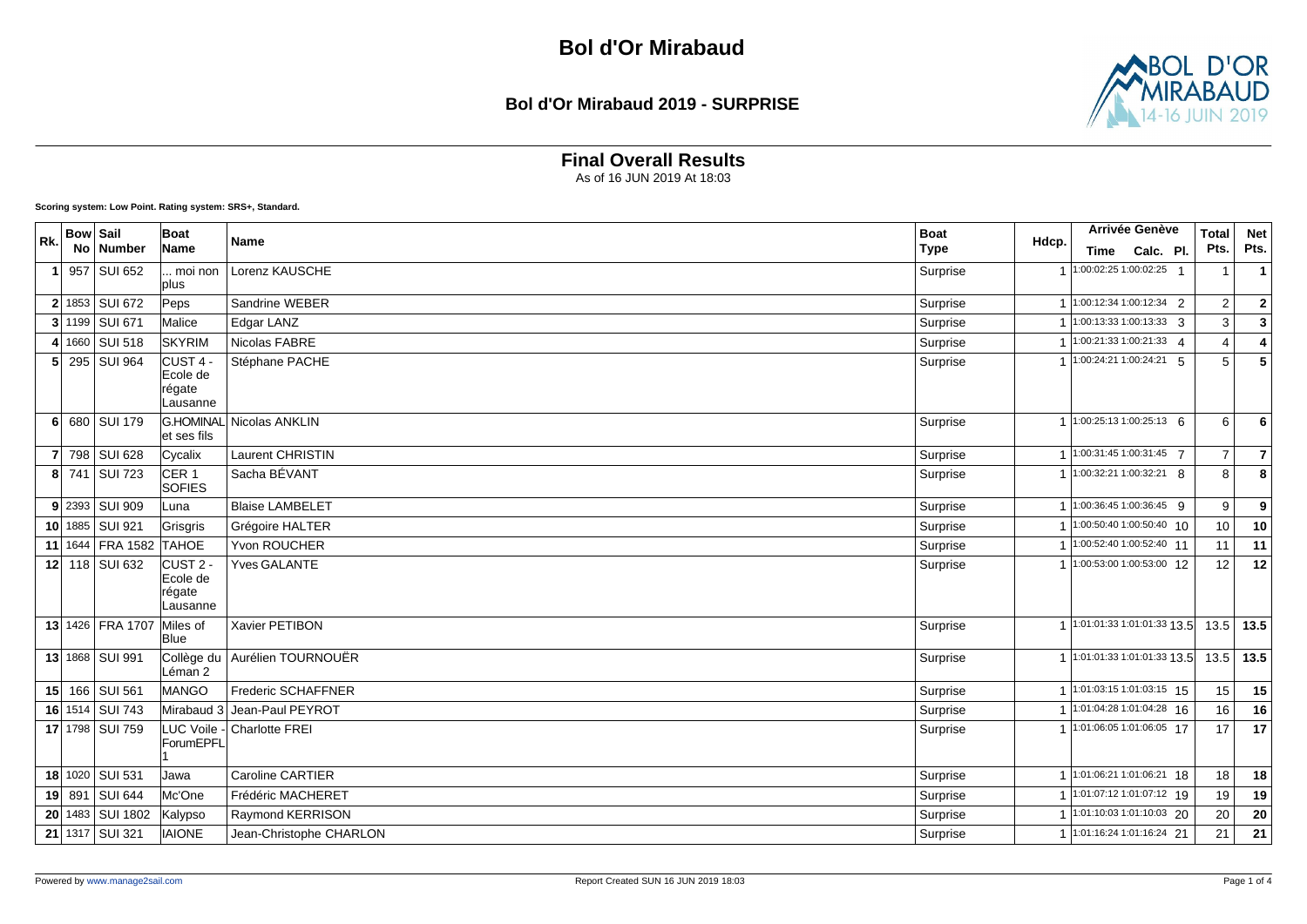#### **Bol d'Or Mirabaud 2019 - SURPRISE**



### **Final Overall Results**

|                 | <b>Bow Sail</b> |                           | <b>Boat</b>                  |                            | <b>Boat</b>          |                | Arrivée Genève |                                      | <b>Total</b> | <b>Net</b> |
|-----------------|-----------------|---------------------------|------------------------------|----------------------------|----------------------|----------------|----------------|--------------------------------------|--------------|------------|
| Rk.             | <b>No</b>       | <b>Number</b>             | Name                         | Name                       | Hdcp.<br><b>Type</b> |                | Time           | Calc. Pl.                            | Pts.         | Pts.       |
|                 |                 | 22 2096 SUI 631           | LUC Voile                    | Loïc VERDIER               | Surprise             |                |                | 1 1:01:19:23 1:01:19:23 22           | 22           | 22         |
|                 |                 |                           | Forum<br>EPFL <sub>2</sub>   |                            |                      |                |                |                                      |              |            |
| 23              |                 | 71 SUI 670                | Hauraki                      | Philippe REY               | Surprise             |                |                | 1 1:01:33:58 1:01:33:58 23           | 23           | 23         |
| 24              |                 | 1926   FRA 1090   sylvent |                              | Guigon SYLVIE              | Surprise             |                |                | 1:01:38:22 1:01:38:22 24             | 24           | 24         |
|                 |                 | 25 2117 SUI 962           | <b>EA</b>                    | Julien BOUCHER             | Surprise             |                |                | $1:01:43:321:01:43:32$ 25            | 25           | 25         |
|                 |                 | 26 241 SUI 533            | Adrénaline<br>Arcilla-Immo   | Thierry CAMPICHE           | Surprise             |                |                | 1 1:01:52:37 1:01:52:37 26           | 26           | 26         |
| 27              |                 | 383 SUI 643               |                              | Petit Tabac Damien DAVID   | Surprise             |                |                | 1 1:01:59:48 1:01:59:48 27           | 27           | 27         |
|                 |                 | 28 1125 SUI 562           | Léman sur<br>mer             | Aurélien QUIRI             | Surprise             |                |                | 1:02:00:42 1:02:00:42 28             | 28           | 28         |
| 29 <sub>1</sub> |                 | 485 SUI 638               | <b>FANDE</b><br><b>BISE</b>  | Christian WILLI            | Surprise             |                |                | 1 1:02:02:34 1:02:02:34 29           | 29           | 29         |
|                 |                 | 30 2024 SUI 998           | Moizelle<br>Jane             | Jean VASIC                 | Surprise             |                |                | 1 1:02:08:31 1:02:08:31 30           | 30           | 30         |
|                 |                 | 31 1214 SUI 978           | Miss Tick                    | Giandomenico BARONE        | Surprise             |                |                | 1 1:02:15:36 1:02:15:36 31           | 31           | 31         |
|                 |                 | 32 174 SUI 342            | Escape                       | Alain FALLOT               | Surprise             |                |                | 1 1:02:19:02 1:02:19:02 32           | 32           | 32         |
|                 |                 | 33 372 SUI 546            | Fou du<br>vent -<br>Brachard | <b>Benoit DEUTSCH</b>      | Surprise             |                |                | 1 1:02:19:22 1:02:19:22 33           | 33           | 33         |
| 34              |                 | 53 SUI 270                | COQ<br><b>T'ELLE</b>         | Stéphane NOBLE             | Surprise             |                |                | 1 1:02:20:31 1:02:20:31 34           | 34           | 34         |
|                 |                 | 35 2251 SUI 690           | <b>EHL Spirit</b>            | Laurent FORRER             | Surprise             |                |                | 1 1:02:39:07 1:02:39:07 35           | 35           | 35         |
|                 |                 | 36 1517 SUI 441           | <b>HydroMel</b>              | Mélanie HENRY              | Surprise             |                |                | 1 1:02:42:57 1:02:42:57 36           | 36           | 36         |
|                 | $37$ 1139       | <b>FRA 1639</b>           | ivalau                       | Doerenbecher FRANCIS       | Surprise             |                |                | 1 1:02:43:15 1:02:43:15 37           | 37           | 37         |
|                 |                 | 38 1329 SUI 653           | Satori                       | Dominique PITTELOUD        | Surprise             |                |                | 1:02:55:19 1:02:55:19 38             | 38           | 38         |
|                 |                 | 39 1732 SUI 677           | Sarrasin                     | Jean-François LANDOLT      | Surprise             | $\mathbf{1}$   |                | $1:03:11:311:03:11:31$ 39            | 39           | 39         |
|                 |                 | 40 1513 SUI 742           |                              | Mirabaud 2 Stefan HELCK    | Surprise             | $\mathbf{1}$   |                | $1:03:11:541:03:11:54$ 40            | 40           | 40         |
| 41              |                 | 1017 SUI 654              |                              | La Rivale 3 Olivier PICTET | Surprise             |                |                | 1:03:13:02 1:03:13:02 41             | 41           | 41         |
| 42              | 236             | SUI 245                   | ZIG ZAG                      | Nicolas GOUMAZ             | Surprise             |                |                | 1:03:27:37 1:03:27:37 42             | 42           | 42         |
| 43              |                 | 810 SUI 215               | <b>TIMINGIE</b>              | <b>Volker KUHN</b>         | Surprise             |                |                | 1:03:29:26 1:03:29:26 43             | 43           | 43         |
|                 |                 | 44 8055 SUI 193           | 1930                         | Roger MOSSIER              | Surprise             |                |                | 1:03:51:171:03:51:1744               | 44           | 44         |
|                 |                 | 45 1611 SUI 378           | Knotenuf                     | Jerome HESS                | Surprise             | $\overline{1}$ |                | $1:03:51:25 1:03:51:25$ 45           | 45           | 45         |
| 46              |                 | 27 SUI 713                | Coup de<br>Tabac             | <b>Lukas HOTTINGER</b>     | Surprise             |                |                | $\boxed{1:04:01:11\ 1:04:01:11\ 46}$ | 46           | 46         |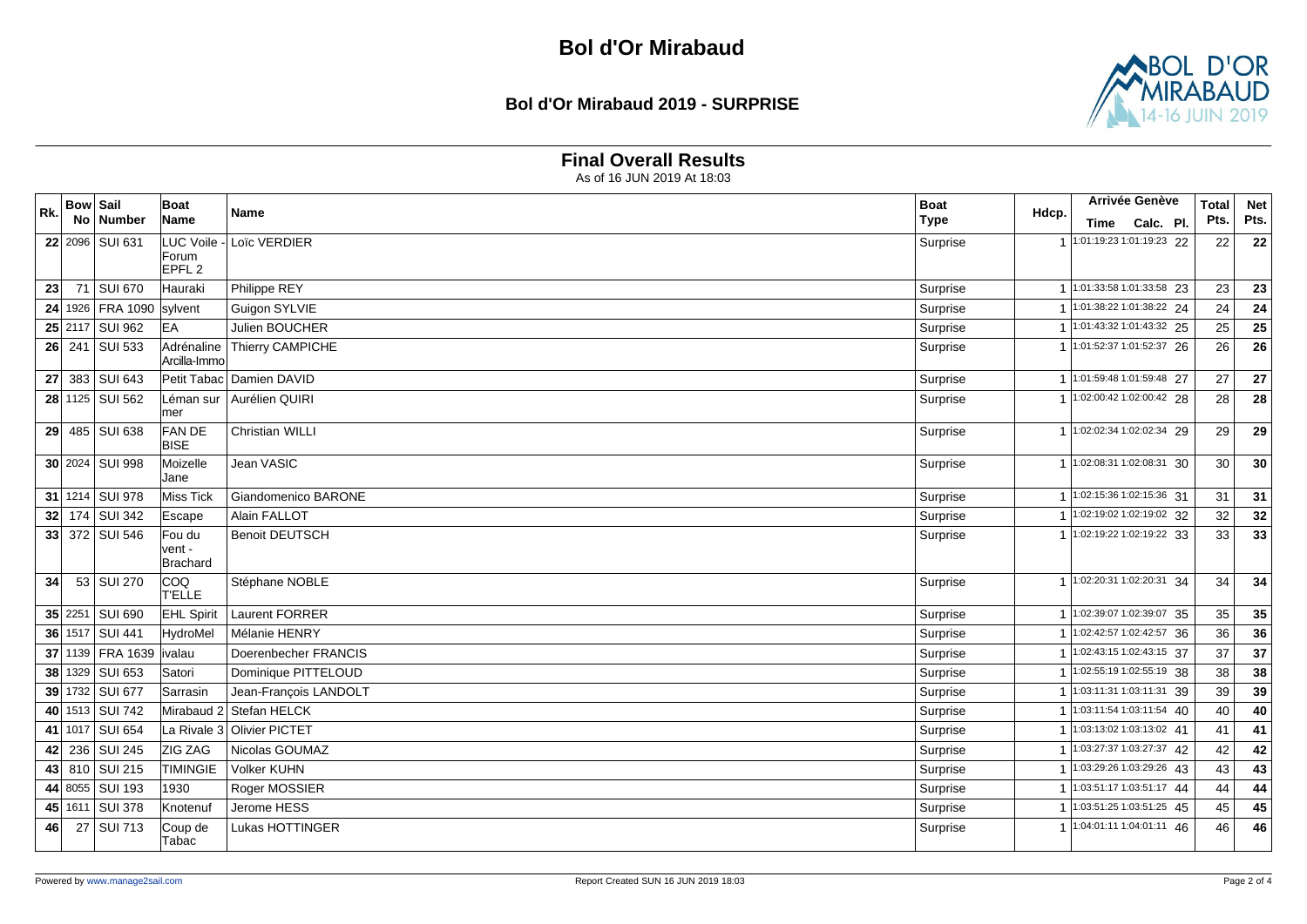#### **Bol d'Or Mirabaud 2019 - SURPRISE**



### **Final Overall Results**

| Rk. | Bow Sail    |                                 | <b>Boat</b>      | Name                            | <b>Boat</b><br>Hdcp. |                |      | <b>Arrivée Genève</b>                | <b>Total</b> | <b>Net</b>      |
|-----|-------------|---------------------------------|------------------|---------------------------------|----------------------|----------------|------|--------------------------------------|--------------|-----------------|
|     | No.         | Number                          | Name             |                                 | <b>Type</b>          |                | Time | Calc. Pl.                            | Pts.         | Pts.            |
|     | 47 2411     | SUI 510                         | Stella Blu       | Mathias SCHILD                  | Surprise             |                |      | 1:04:16:32 1:04:16:32 47             | 47           | 47              |
|     |             | 48 1445 SUI 154                 | <b>Blue Beat</b> | Xavier BRUNEL                   | Surprise             | $\overline{1}$ |      | 1:04:39:26 1:04:39:26 48             | 48           | 48              |
|     |             | 49 1929 SUI 931                 | Dourgi           | Frédéric LABLANQUIE             | Surprise             |                |      | 1:04:58:59 1:04:58:59 49             | 49           | 49              |
|     |             | 50 8177 FRA 1744 Nimbo          |                  | Serge AUBERTIN                  | Surprise             |                |      | $\overline{1:05:17:481:05:17:48}$ 50 | 50           | 50              |
|     | $51$ 1837   | <b>SUI 728</b>                  | <b>JAT</b>       | Ralf GLEIXNER                   | Surprise             |                |      | 1:05:26:10 1:05:26:10 51             | 51           | 51              |
|     |             | 52 2098 SUI 432                 | Océana           | Lorenzo SOLDATI                 | Surprise             | $\mathbf{1}$   |      | $1:05:41:171:05:41:17$ 52            | 52           | 52              |
|     |             | 53 395 SUI 230                  | Mic Mac          | Michel CHEVALLIER               | Surprise             |                |      | 1 1:05:43:13 1:05:43:13 53           | 53           | 53              |
|     |             | 54 1946 SUI 1036                | Molaine VII      | Thibault MEYER-JÜRES            | Surprise             |                |      | 1:05:51:29 1:05:51:29 54             | 54           | 54              |
|     |             | 55 1756 SUI 164                 | Doña Flor        | Nicole ZAY                      | Surprise             |                |      | 1 1:05:56:37 1:05:56:37 55           | 55           | 55              |
|     | $56$ 222    | <b>SUI 482</b>                  | Némo             | Didier BOSSY                    | Surprise             |                |      | 1:06:10:38 1:06:10:38 56             | 56           | 56              |
|     | $57$ 163    | <b>FRA 751</b>                  |                  | NAUSIKAA Markus STEINER         | Surprise             |                |      | 1:06:33:05 1:06:33:05 57             | 57           | $\overline{57}$ |
|     |             | 58 608 SUI 233                  |                  | <b>ARACHNOPI Martin HESENER</b> | Surprise             |                |      | 1:06:43:37 1:06:43:37 58             | 58           | 58              |
|     |             | 59 619 FRA 1104                 | R2D2             | Martin BAECHTOLD                | Surprise             | $\overline{1}$ |      | <b>RET</b>                           | 102          | 102             |
|     |             | 59 1105 FRA 1588 Surprise       | Party III        | <b>Benedict RILLIET</b>         | Surprise             | $\overline{1}$ |      | <b>RET</b>                           | 102          | 102             |
|     |             | 59 1325 FRA 1670 A'RVI PA       |                  | Andre PRUNIER                   | Surprise             | -1             |      | <b>RET</b>                           | 102          | 102             |
|     | 59 1573 FRA | 22244                           |                  | champagne Raynald HARLIN        | Surprise             | -1             |      | <b>RET</b>                           | 102          | 102             |
|     | 59 1935 FRA | 22933                           | Toujours<br>Plus | James LAMB                      | Surprise             | $\overline{1}$ |      | <b>RET</b>                           | 102          | 102             |
|     |             | 59 2395 FRA 274                 |                  | Karaboudjan Vincent GANIERE     | Surprise             | $\overline{1}$ |      | <b>RET</b>                           | 102          | 102             |
|     |             | 59 2149 FRA 6                   | <b>DJELFA</b>    | Frederic BOUTEVILLE             | Surprise             | -1             |      | <b>RET</b>                           | 102          | 102             |
|     |             | 59 8186 SUI 103                 | Lobster          | Antoine TREVILLOT               | Surprise             |                |      | 1:01:01:33 1:01:01:33 RET            | 102          | 102             |
|     |             | 59 273 SUI 141                  |                  | EXTRADOSE Marc CHAMPENDAL       | Surprise             | -1             |      | <b>DNC</b>                           | 102          | 102             |
|     | 59 2306     | SUI 156                         | 4 zigs           | Edgar BORDIER                   | Surprise             | -1             |      | <b>RET</b>                           | 102          | 102             |
|     | 59 1684     | $\overline{\text{su}}$<br>16880 | Casse<br>croûte  | Nicole ROCHAT                   | Surprise             | -1             |      | <b>DNF</b>                           | 102          | 102             |
|     | 59 2339     | <b>SUI 185</b>                  | O Loft           | Roger WALDMANN                  | Surprise             | $\overline{1}$ |      | <b>RET</b>                           | 102          | 102             |
|     | 59 880      | <b>SUI 213</b>                  | Marwill          | Willy KLAUSCH                   | Surprise             | -1             |      | <b>RET</b>                           | 102          | 102             |
|     | 59 2250     | <b>SUI 247</b>                  | Tasmanie         | Patrick TORRENTÉ                | Surprise             | -1             |      | <b>RET</b>                           | 102          | 102             |
|     |             | 59 1211 SUI 263                 | Pile ou<br>face  | Damien MERMOUD                  | Surprise             | -1             |      | <b>RET</b>                           | 102          | 102             |
|     |             | 59 179 SUI 319                  |                  | MOSQUITO Pascal BAER            | Surprise             | -1             |      | <b>RET</b>                           | 102          | 102             |
|     |             | 59 398 SUI 335                  | Hop-La           | <b>Tiago REGUENGO</b>           | Surprise             | -1             |      | <b>RET</b>                           | 102          | 102             |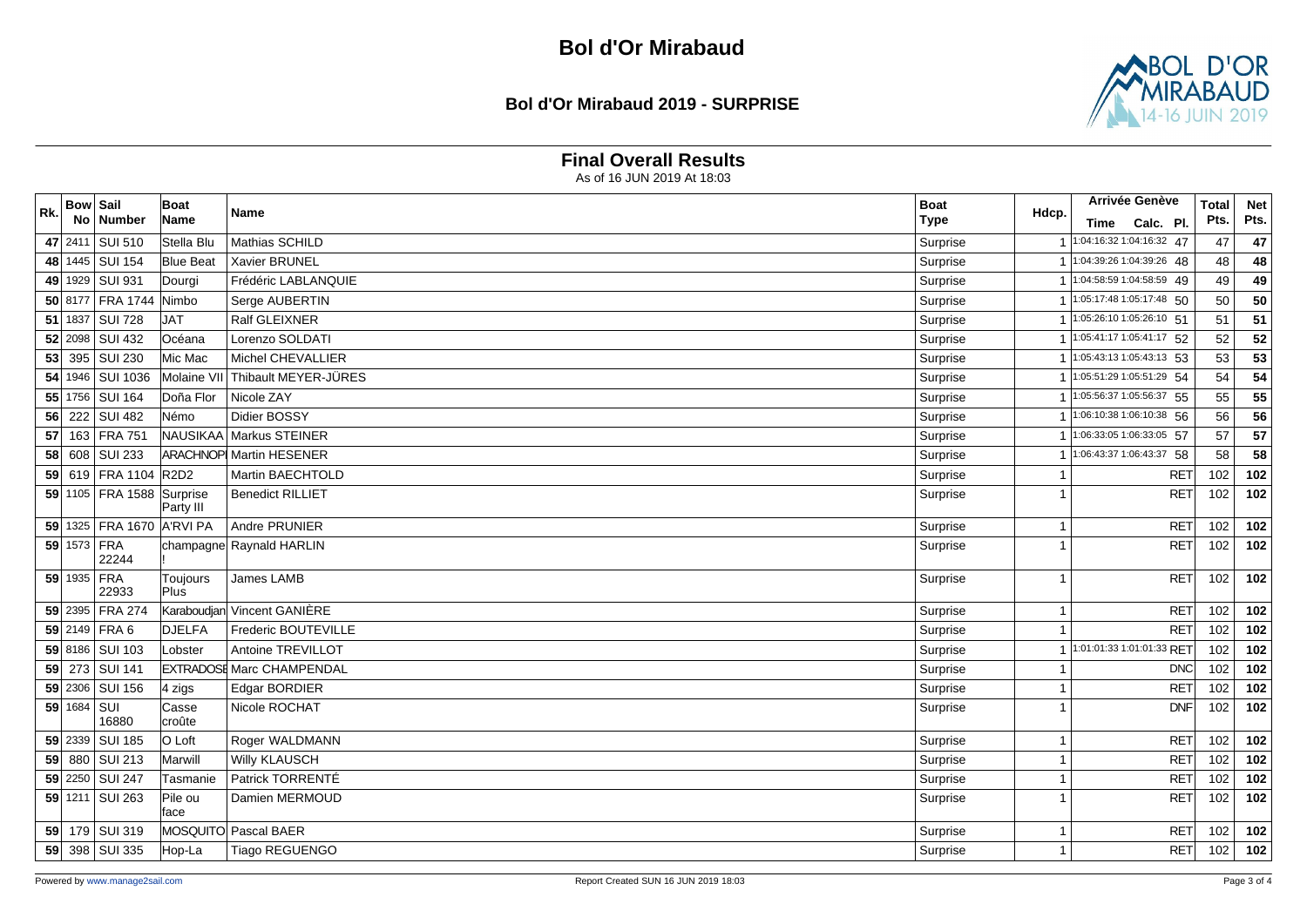#### **Bol d'Or Mirabaud 2019 - SURPRISE**



### **Final Overall Results**

| Rk. | <b>Bow Sail</b> |                 | Boat                  | <b>Name</b>                      | <b>Boat</b> | Hdcp.                   | <b>Arrivée Genève</b>     | <b>Total</b> | <b>Net</b> |
|-----|-----------------|-----------------|-----------------------|----------------------------------|-------------|-------------------------|---------------------------|--------------|------------|
|     | No.             | Number          | Name                  |                                  | <b>Type</b> |                         | Calc. Pl.<br>Time         | Pts.         | Pts.       |
|     |                 | 59 2296 SUI 349 | Monhegan              | Aline THORENS                    | Surprise    |                         | <b>RET</b>                | 102          | 102        |
|     |                 | 59 154 SUI 360  | COCAINE               | Christian TOSO                   | Surprise    | $\overline{1}$          | <b>RET</b>                | 102          | 102        |
|     |                 | 59 1307 SUI 372 | 37°2                  | Cialente MARIE-CLAUDE            | Surprise    | -1                      | <b>RET</b>                | 102          | 102        |
|     |                 | 59 2229 SUI 400 | Hakuna<br>Matata      | Fabian KÜTTEL                    | Surprise    |                         | <b>RET</b>                | 102          | 102        |
|     |                 | 59 526 SUI 407  | Abouba 3              | <b>Willy BURRI</b>               | Surprise    | -1                      | <b>RET</b>                | 102          | 102        |
|     | 59 201          | SUI 470         | FARU                  | Alexandre HUGONNAUD              | Surprise    | $\overline{\mathbf{1}}$ | <b>RET</b>                | 102          | 102        |
|     |                 | 59 2138 SUI 486 |                       | UNM-Josefin Jean-Jacques LEHMANN | Surprise    | -1                      | <b>RET</b>                | 102          | 102        |
|     |                 | 59 2336 SUI 509 |                       | ieu de vent   Massimo MAGLIOCCO  | Surprise    |                         | <b>DNF</b>                | 102          | 102        |
| 59  |                 | 15 SUI 524      |                       | Mirabaud 4 Marca-Menoud RAFAEL   | Surprise    | $\overline{1}$          | <b>RET</b>                | 102          | 102        |
| 59  |                 | 16 SUI 525      |                       | Mirabaud 5 Filippo TOMMASO       | Surprise    |                         | <b>RET</b>                | 102          | 102        |
|     |                 | 59 100 SUI 559  | Pschiiit              | Céline STULZ                     | Surprise    | -1                      | <b>RET</b>                | 102          | 102        |
|     |                 | 59 8187 SUI 609 | CALI                  | Jérôme GLAUSER                   | Surprise    | $\overline{\mathbf{1}}$ | <b>RET</b>                | 102          | 102        |
|     |                 | 59 1151 SUI 611 | ça n'existe<br>lpas   | Dieter GRASER                    | Surprise    |                         | <b>RET</b>                | 102          | $102$      |
|     |                 | 59 606 SUI 651  | Fleur de<br>lSel      | Olivier SCHAAD                   | Surprise    | $\overline{\mathbf{1}}$ | <b>RET</b>                | 102          | 102        |
|     |                 | 59 1708 SUI 663 | <b>FURTIF</b>         | Yves CHAPERON                    | Surprise    | -1                      | <b>RET</b>                | 102          | 102        |
|     | $59$ 899        | <b>SUI 666</b>  | Vade Retro            | <b>Olivier EMERY</b>             | Surprise    |                         | <b>RET</b>                | 102          | 102        |
|     |                 | 59 8160 SUI 695 | Hypnautic             | Ivo KUSTER                       | Surprise    | $\overline{1}$          | <b>RET</b>                | 102          | 102        |
|     |                 | 59 1920 SUI 727 | Éclipse de<br>Lune    | Karin BACHMANN HUNZIKER          | Surprise    |                         | <b>RET</b>                | 102          | 102        |
|     |                 | 59 1597 SUI 740 |                       | Tcheûstékip Philippe SCHWENDI    | Surprise    | -1                      | <b>RET</b>                | 102          | 102        |
|     |                 | 59 1512 SUI 741 | Mirabaud 1            | Mark GINGRICH                    | Surprise    | -1                      | <b>RET</b>                | 102          | 102        |
|     |                 | 59 2262 SUI 766 | Seab'eau              | Alexandre SOUCAS                 | Surprise    | $\overline{\mathbf{1}}$ | <b>RET</b>                | 102          | 102        |
|     |                 | 59 2142 SUI 947 | Harley                | Ralph SCHARWATH                  | Surprise    |                         | <b>RET</b>                | 102          | 102        |
|     |                 | 59 1395 SUI 962 | PatrisT               | Loïc FUMEAUX                     | Surprise    | -1                      | <b>RET</b>                | 102          | 102        |
|     |                 | 59 1942 SUI 972 | Tri-Potes             | Claude MIGNOT                    | Surprise    | $\overline{1}$          | <b>RET</b>                | 102          | 102        |
|     |                 | 59 1866 SUI 990 | Collège du<br>Léman 1 | James BEARBLOCK                  | Surprise    |                         | 1:01:01:13 1:01:01:13 RET | 102          | 102        |
|     | 59 283 Z54      |                 | Jackpot               | Christophe COCHARD               | Surprise    | -1                      | RET                       | 102          | 102        |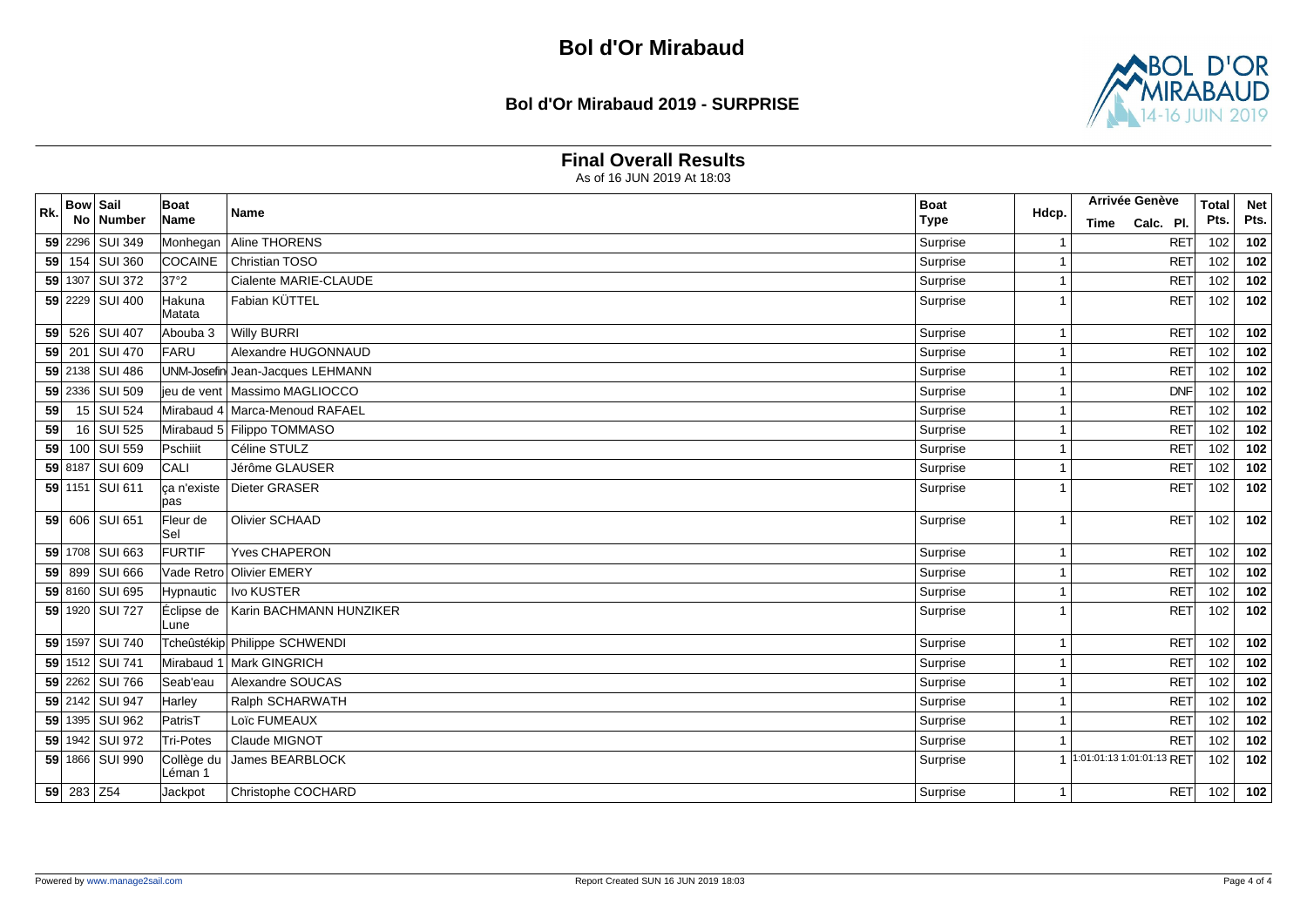#### **Bol d'Or Mirabaud 2019 - GRAND SURPRISE**



**Final Overall Results**

As of 16 JUN 2019 At 18:03

|     | <b>Bow Sail</b> |                     | Boat                    |                                      | <b>Boat</b>           |       | Arrivée Genève                 | <b>Total</b>   | <b>Net</b>              |
|-----|-----------------|---------------------|-------------------------|--------------------------------------|-----------------------|-------|--------------------------------|----------------|-------------------------|
| Rk. |                 | No Number           | Name                    | <b>Name</b>                          | <b>Type</b>           | Hdcp. | Calc. Pl.<br>Time              | Pts.           | Pts.                    |
|     |                 | 349 SUI 102         |                         | ittle Nemo Bernard BORTER            | <b>Grand Surprise</b> |       | 1.113 19:40:26 21:53:49 1      | $\mathbf{1}$   | $\mathbf{1}$            |
|     |                 | $2$ 333 SUI 55      |                         | Passetougral Bénédict DEVAUD         | <b>Grand Surprise</b> |       | 1.113 19:46:32 22:00:37 2      | $\overline{2}$ | $\mathbf{2}$            |
| 3   | -1              | <b>SUI 200</b>      | Flash                   | Maurice GAY                          | <b>Grand Surprise</b> |       | 1.113 20:25:36 22:44:06 3      | $\mathbf{3}$   | $\mathbf{3}$            |
|     |                 | 378 SUI 46          | Apsara                  | Pascal CATTANEO                      | <b>Grand Surprise</b> |       | 1.113 23:03:51 1:01:40:14 4    | $\overline{4}$ | 4                       |
|     |                 | $5$   2398   SUI 57 | Oups                    | <b>Thomas NYDEGGER</b>               | <b>Grand Surprise</b> |       | 1.113 23:16:08 1:01:53:54 5    | 5              | $\overline{\mathbf{5}}$ |
|     |                 | 6 702 SUI 180       | Pump-it-up              | Alexandre VANDINI                    | <b>Grand Surprise</b> |       | 1.113 23:19:20 1:01:57:27 6    | 6              | 6                       |
|     |                 | 7 1719 SUI 86       | Bachi<br>Bouzouk        | Joshua SCHOPFER                      | <b>Grand Surprise</b> |       | 1.113 23:20:58 1:01:59:17 7    | $\overline{7}$ | $\overline{7}$          |
|     |                 | 8 692 SUI 275       | Morvarc'h               | Maxime LABESSOUILLE                  | <b>Grand Surprise</b> |       | 1.113 23:27:49 1:02:06:54 8    | 8              | 8                       |
|     |                 | 9 1087 FRA 244      | CHAMAN                  | Christophe FREY                      | <b>Grand Surprise</b> |       | 1.113 23:31:52 1:02:11:24 9    | 9              | 9                       |
|     |                 | 10 $555$ SUI 53     | Zygomatik               | <b>Robin PETER</b>                   | <b>Grand Surprise</b> |       | 1.113 23:48:51 1:02:30:19 10   | 10             | 10                      |
|     |                 | 11 2013 SUI 104     | CAP<br><b>HORN</b>      | Pierre PREVEL                        | <b>Grand Surprise</b> |       | 1.113 23:55:54 1:02:38:09 11   | 11             | 11                      |
|     |                 | 12 1906 SUI 147     | <b>Blue Note</b>        | Morgan RATTE                         | <b>Grand Surprise</b> |       | 1.113 23:57:37 1:02:40:04 12   | 12             | 12                      |
|     |                 | 13 187 SUI 124      | Elpénor III             | Christophe ISELIN                    | <b>Grand Surprise</b> |       | 1.113 1:00:03:12 1:02:46:17 13 | 13             | 13                      |
|     |                 | 14 1319 SUI 131     | Filochard<br>VII        | <b>Olivier BERGERAT</b>              | <b>Grand Surprise</b> |       | 1.113 1:00:15:14 1:02:59:40 14 | 14             | 14                      |
|     |                 | 15 1781 SUI 92      |                         | <b>ZEPHYROS</b> Constantin POURNARAS | <b>Grand Surprise</b> |       | 1.113 1:00:16:35 1:03:01:11 15 | 15             | 15                      |
|     |                 | 16 2399 SUI 137     | WhitUBY                 | Emmanuelle D'ORTOLI                  | <b>Grand Surprise</b> |       | 1.113 1:00:20:15 1:03:05:15 16 | 16             | 16                      |
|     |                 | 17 562 FRA 33       | Thirsty<br>Three        | Georges-Antoine GARRET               | <b>Grand Surprise</b> |       | 1.113 1:00:40:23 1:03:27:40 17 | 17             | 17                      |
|     |                 | 18 1925 FRA 34      | SILOE                   | Ronan de SEROUX                      | <b>Grand Surprise</b> |       | 1.113 1:01:10:53 1:04:01:37 18 | 18             | 18                      |
|     |                 | 19 553 SUI 70       | <b>ISIS</b>             | Huber DANIEL                         | <b>Grand Surprise</b> |       | 1.113 1:01:15:46 1:04:07:03 19 | 19             | 19                      |
|     |                 | 20 259 FRA 10       | Morpho                  | Jean Marie MECHELANY                 | <b>Grand Surprise</b> | 1.113 | <b>RET</b>                     | 28             | 28                      |
|     |                 | 20 989 FRA 237      | Objectif<br>Lune        | <b>Edouard POMMERET</b>              | <b>Grand Surprise</b> | 1.113 | <b>RET</b>                     | 28             | 28                      |
|     |                 | $20$ 2401 FRA 4     | LES<br><b>BOUCANIER</b> | Marc SOMMARO                         | <b>Grand Surprise</b> | 1.113 | <b>RET</b>                     | 28             | 28                      |
|     |                 | $20$ 2023 SUI 140   | Storm                   | Michel ROTTET                        | <b>Esse 850</b>       | 1.113 | <b>RET</b>                     | 28             | 28                      |
|     |                 | 20 2246 SUI 154     | Le Vert                 | Frédéric ABBET                       | <b>Grand Surprise</b> | 1.113 | <b>RET</b>                     | 28             | 28                      |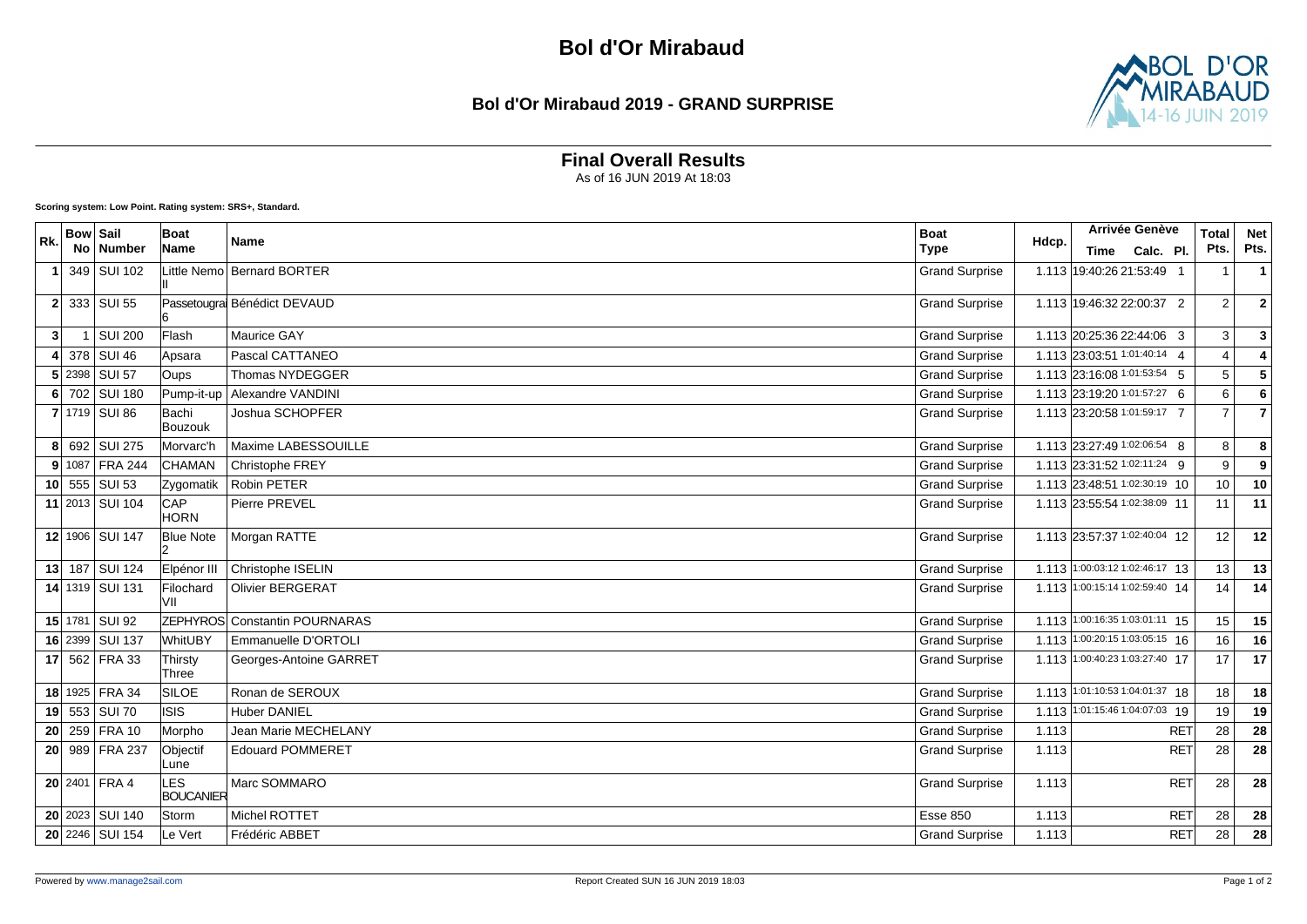#### **Bol d'Or Mirabaud 2019 - GRAND SURPRISE**



## **Final Overall Results**

| Rk. | <b>Bow Sail</b> |                  | Boat                        | Name                          | Boat                  | Hdcp. | <b>Arrivée Genève</b> | <b>Total</b> | <b>Net</b> |
|-----|-----------------|------------------|-----------------------------|-------------------------------|-----------------------|-------|-----------------------|--------------|------------|
|     |                 | No ∣ Number      | Name                        |                               | <b>Type</b>           |       | Calc. Pl.<br>Time     | Pts.         | Pts.       |
|     |                 | 20 943 SUI 221   | <b>IMEA</b><br><b>IHUNA</b> | <b>Christian HAEGI</b>        | <b>Grand Surprise</b> | i.113 | <b>RET</b>            | 28           | 28         |
|     |                 | 20 2397 SUI 74   | Wake Up                     | Jérôme DIVORNE                | l Grand Surprise      | 1.113 | <b>DNC</b>            | 28           | -28        |
|     |                 | $20 502 $ SUI 82 | Pélagie                     | <sup>I</sup> Jean-Marie DAYER | Grand Surprise        | 1.113 | <b>RET</b>            | 28           | 28         |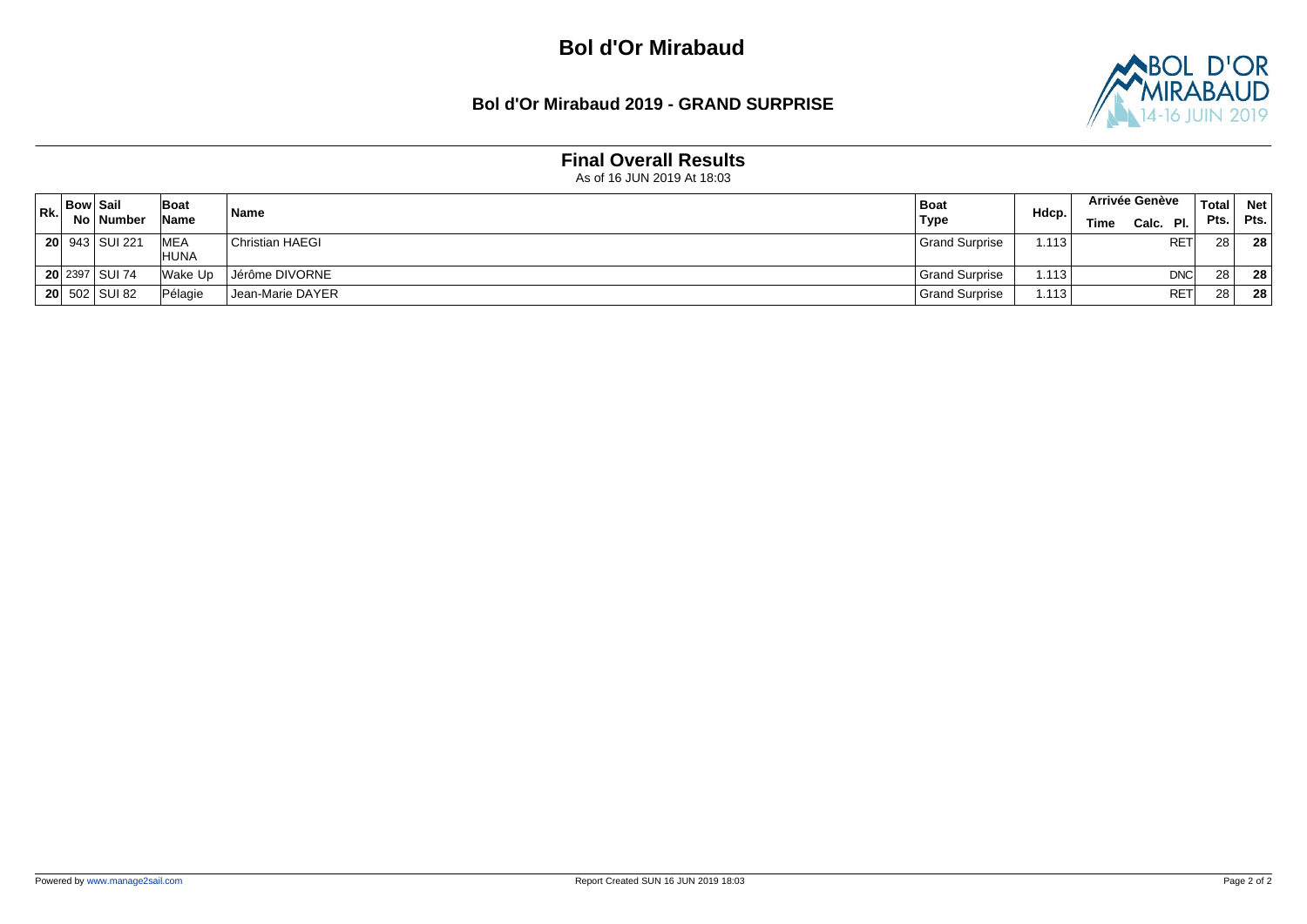#### **Bol d'Or Mirabaud 2019 - TCFX**



## **Final Overall Results**

As of 16 JUN 2019 At 18:03

**Scoring system: Low Point. Rating system: IRC.**

| Rk. | <b>Bow Sail</b> |                  | Boat                      | Name                                | <b>Boat</b>       | <b>TCC</b> |                      | Arrivée Genève | <b>Total</b>    | <b>Net</b>      |
|-----|-----------------|------------------|---------------------------|-------------------------------------|-------------------|------------|----------------------|----------------|-----------------|-----------------|
|     |                 | No   Number      | Name                      |                                     | <b>Type</b>       |            | Time                 | Calc. Pl.      | Pts.            | Pts.            |
|     |                 | 2404 HUN 92      | Raffica                   | Zsolt KIRÁLY                        | Libera class a    |            | 15:53:35 15:53:35    |                |                 | $\overline{1}$  |
|     |                 | $2$ 1185 SUI 5   |                           | Marguerite   François BOPP          | Psaros 40         |            | 16:49:51 16:49:51 2  |                | 2               | $\overline{2}$  |
|     |                 |                  | lCashmere<br>OUTSIDER     |                                     |                   |            |                      |                |                 |                 |
|     |                 |                  |                           |                                     |                   |            |                      |                |                 |                 |
|     |                 | 3 1970 SUI 300   | Tbs                       | Thorens FRANÇOIS                    | psaros 40         |            | 17:26:45 17:26:45 3  |                | $\mathbf{3}$    | $\overline{3}$  |
|     |                 | 141 SUI 200      | Du Lac                    | Notre-Dame Philippe GAY             | Psaros 40         |            | 17:27:47 17:27:47 4  |                | 4               |                 |
|     |                 | 5 2374 SUI 1100  | Eole7                     | Jean-Luc HALDIMANN                  | Psaros 33         |            | 17:28:22 17:28:22 5  |                | 5               | 5               |
|     |                 | 6 $1685$ SUI 300 | Banque                    | Luc MUNIER                          | Psaros 33         |            | 17:29:43 17:29:43 6  |                | 6               | 6               |
|     |                 |                  | Pâris<br>Bertrand         |                                     |                   |            |                      |                |                 |                 |
|     |                 | 7 2049 SUI 800   | Pétrel3                   | Cyrus GOLCHAN                       | Psaros 33         |            | 17:34:49 17:34:49 7  |                | $\overline{7}$  | $\overline{7}$  |
|     |                 | 150 SUI 100      | <b>SYZ</b>                | Psarofaghis JEAN                    | Psaros 40         |            | 17:38:46 17:38:46 8  |                | 8               | 8               |
|     |                 | 9 2321 SUI 8888  | <b>IMSC</b>               | Nicolas GROUX                       | Psaros 33         |            | 17:39:54 17:39:54 9  |                | 9               | 9               |
|     |                 | 10 322 SUI 1     |                           | Taillevent II Nicolas ENGEL         | ACC <sub>60</sub> |            | 17:44:25 17:44:25 10 |                | 10              | 10              |
|     |                 | 11 1629 SUI 01   | FURIA                     | <b>Christian BIEDERMANN</b>         | Luthi F10         |            | 17:56:59 17:56:59 11 |                | 11              | 11              |
|     |                 | 12 2226 SUI 600  |                           | <b>EVANESSE Patrik HERZIG</b>       | Psaros 33         |            | 18:02:37 18:02:37 12 |                | 12              | 12              |
|     |                 | 13 1912 SUI 700  | <b>JOKER</b>              | Jean Olivier KERR                   | Psaros 33         |            | 18:42:35 18:42:35 13 |                | 13              | 13              |
| 14  |                 | 52 FRA 666       | Fora-Scie                 | Stéphane GASPARINI                  | Richards 36       |            |                      | <b>DNF</b>     | $\overline{21}$ | $\overline{21}$ |
|     |                 | 14 8180 RUS 115  |                           | <b>PRINCIPESS Lanfranco CIRILLO</b> | Libera            |            |                      | <b>RET</b>     | 21              | 21              |
|     |                 | 14 2366 SUI 100  | Ylliam                    | <b>Mikis PSAROFAGHIS</b>            | Psaros 33         |            |                      | RET            | 21              | 21              |
|     |                 | 14 1577 SUI 200  | Raïjin                    | Philippe BERTHERAT                  | Psaros 33         |            |                      | <b>RET</b>     | 21              | 21              |
|     |                 | 14 997 SUI 32    | <b>GENEVA</b><br>18FOOTER | <b>Cyril PEYROT</b>                 | 18 " australien   |            |                      | RET            | 21              | $\overline{21}$ |
|     |                 |                  | SAILING                   |                                     |                   |            |                      |                |                 |                 |
|     |                 |                  | <b>TEAM</b>               |                                     |                   |            |                      |                |                 |                 |
| 14  |                 | 77 SUI 900       | Pétrel                    | Michael WETTSTEIN                   | Psaros 33         |            |                      | <b>RET</b>     | 21              | 21              |
|     |                 | 14 2362 SUIM-4   | 5H                        | Ivano GHIRLANDA                     | Melges Scow A     |            |                      | <b>RET</b>     | 21              | 21              |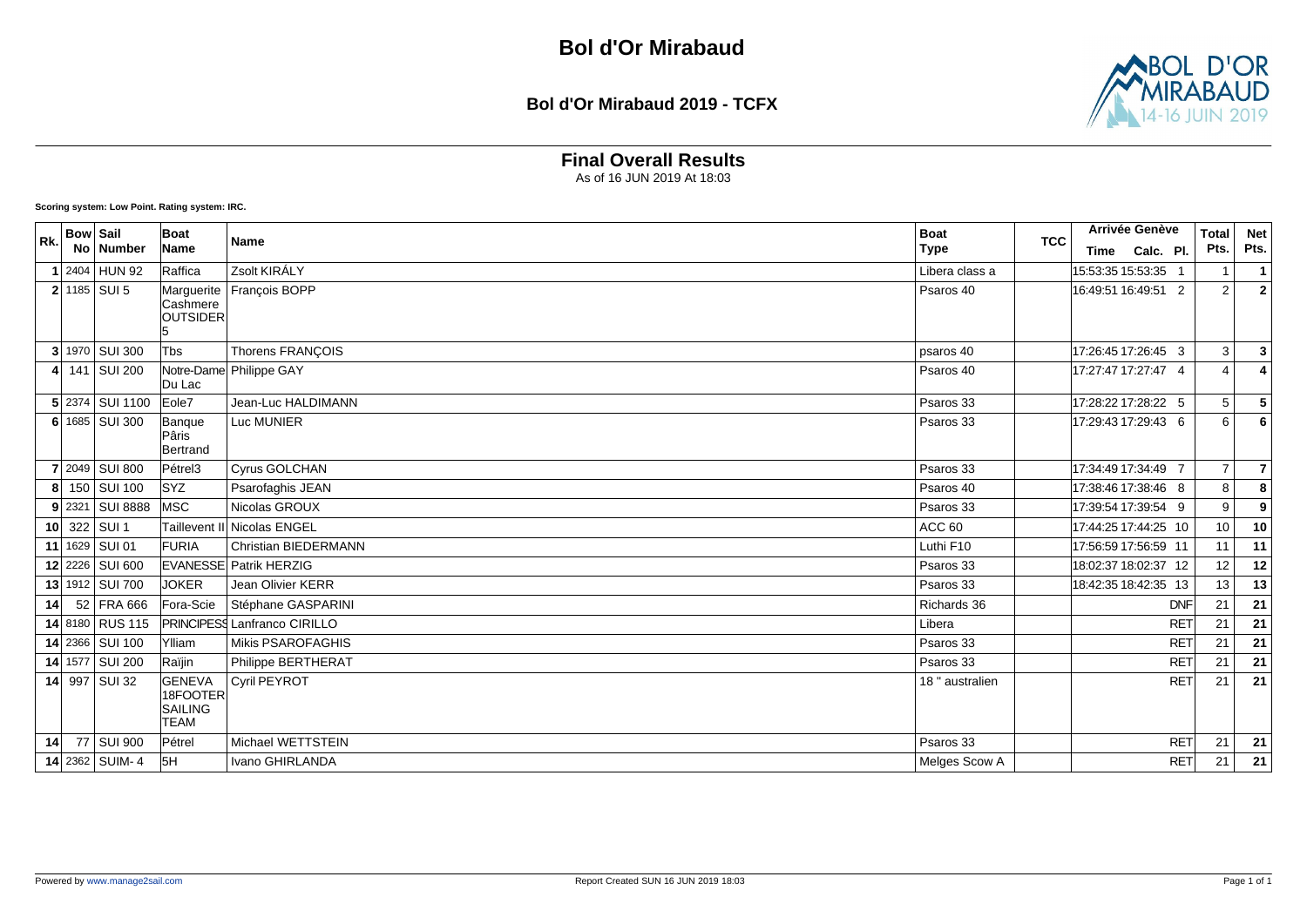

**Final Overall Results**

As of 16 JUN 2019 At 20:33

| Rk. | <b>Bow Sail</b> |                             | Boat                                                    |                                 | <b>Boat</b>      |       | Arrivée Genève              | <b>Total</b>   | <b>Net</b>               |
|-----|-----------------|-----------------------------|---------------------------------------------------------|---------------------------------|------------------|-------|-----------------------------|----------------|--------------------------|
|     |                 | No   Number                 | Name                                                    | <b>Name</b>                     | <b>Type</b>      | Hdcp. | Calc. Pl.<br>Time           | Pts.           | Pts.                     |
|     |                 | $1 2068 $ JPN 203           | YASHA<br>SAMURAÏ                                        | Michel GLAUS                    | MELGES 32        |       | 1.211 18:09:13 21:59:02 1   | $\overline{1}$ | $\overline{1}$           |
|     |                 | $2$ 302 SUI 22              | Body and<br>Soul                                        | Thierry BOTTGE                  | Luthi 38         |       | 1.297 17:56:40 23:16:26 2   | $\overline{2}$ | $\boldsymbol{2}$         |
|     |                 | 3 2320 SUI 202              | Skadi                                                   | Babini-Merlo CARLO              | Melges 32        |       | 1.211 20:09:39 1:00:24:53 3 | 3              | $\mathbf{3}$             |
|     |                 | 103   SUI 34                |                                                         | <b>PERCHETTE</b> Serge PATRY    | Luthi 34         |       | 1.219 20:06:28 1:00:30:41 4 | $\overline{4}$ | 4                        |
|     |                 | 5 129 SUI 2720              | <b>ARDIZIO</b>                                          | <b>Eric BEAUSSE</b>             | Luthi 33         |       | 1.205 23:41:59 1:04:33:29 5 | 5              | $\sqrt{5}$               |
|     |                 | 6 1670 SUI 03               |                                                         | <b>TRIUMVIRAT Yves TOURNIER</b> | Luthi F10        |       | 1.314 21:48:59 1:04:40:00 6 | 6              | 6                        |
|     |                 | 7 176 SUI 003               | Sibuya                                                  | Thierry de GROOTE               | LP 820           |       | 1.239 23:39:02 1:05:18:11 7 | $\overline{7}$ | $\overline{\phantom{a}}$ |
|     |                 | 8 291 FRA 138               | <b>PRO</b><br>YACHTING                                  | Philippe SEGURET                | LUTHI 34         | 1.239 | <b>RET</b>                  | 21             | 21                       |
|     |                 | 8 2301 ITA 176              |                                                         | MARGHERIT Jean - Marc ROLLIN    | Melges 32        | 1.211 | <b>RET</b>                  | 21             | 21                       |
|     |                 | 8 1910 MON 1                | <b>CHEZ</b><br><b>PIERRETTE</b><br>lЕТ<br><b>GASTON</b> | Jean-Luc LÉVÊQUE                | Melges 32        | 1.211 | <b>RET</b>                  | 21             | 21                       |
|     |                 | 8 2297 SUI 00               | Monofoil<br><b>GONET</b>                                | Eric MONNIN                     | Proto Monofoil   | 1.391 | <b>RET</b>                  | 21             | $\overline{21}$          |
|     |                 | 8 1768 SUI 002              | Allianz                                                 | Peter EPPRECHT                  | Quant 30         | 1.375 | <b>RET</b>                  | 21             | 21                       |
|     |                 | $\overline{8 }$ 1252 SUI 02 | Autobritt<br>lVolvo                                     | <b>Christophe DUBUIS</b>        | Luthi F10        | 1.314 | <b>RET</b>                  | 21             | 21                       |
|     |                 | 8 132 SUI 23                | Kanaloa                                                 | Adrien ROUX                     | X 119            | 1.203 | <b>RET</b>                  | 21             | 21                       |
|     |                 | $8$ 581 SUI 3               | Pishy 2                                                 | <b>Gustav STENBOLT</b>          | Brenta 38        | 1.231 | <b>RET</b>                  | 21             | 21                       |
|     |                 | 8 3601 SUI 3601             | <b>Black</b><br>Swan                                    | Philippe de WECK                | Luthi 36 Classic | 1.298 | <b>RET</b>                  | 21             | 21                       |
|     |                 | 8 2365 SUI 830              | Kallari                                                 | Damien NAEF                     | T 830            | 1.241 | <b>RET</b>                  | 21             | 21                       |
|     |                 | 8 242 SUI 830               | AssT'ko                                                 | Popeye ET OLIVE                 | T830             | 1.206 | <b>RET</b>                  | 21             | 21                       |
|     |                 | 8 1934 SUI 888              | dupin1820<br><b>TWISTER</b>                             | Jean-Marc DERYNG                | Melges 32        | 1.211 | <b>DNC</b>                  | 21             | 21                       |
|     | 8 2326 Z50      |                             | Wara                                                    | <b>Ben NORDMANN</b>             | <b>RM12</b>      | 1.223 | <b>RET</b>                  | 21             | 21                       |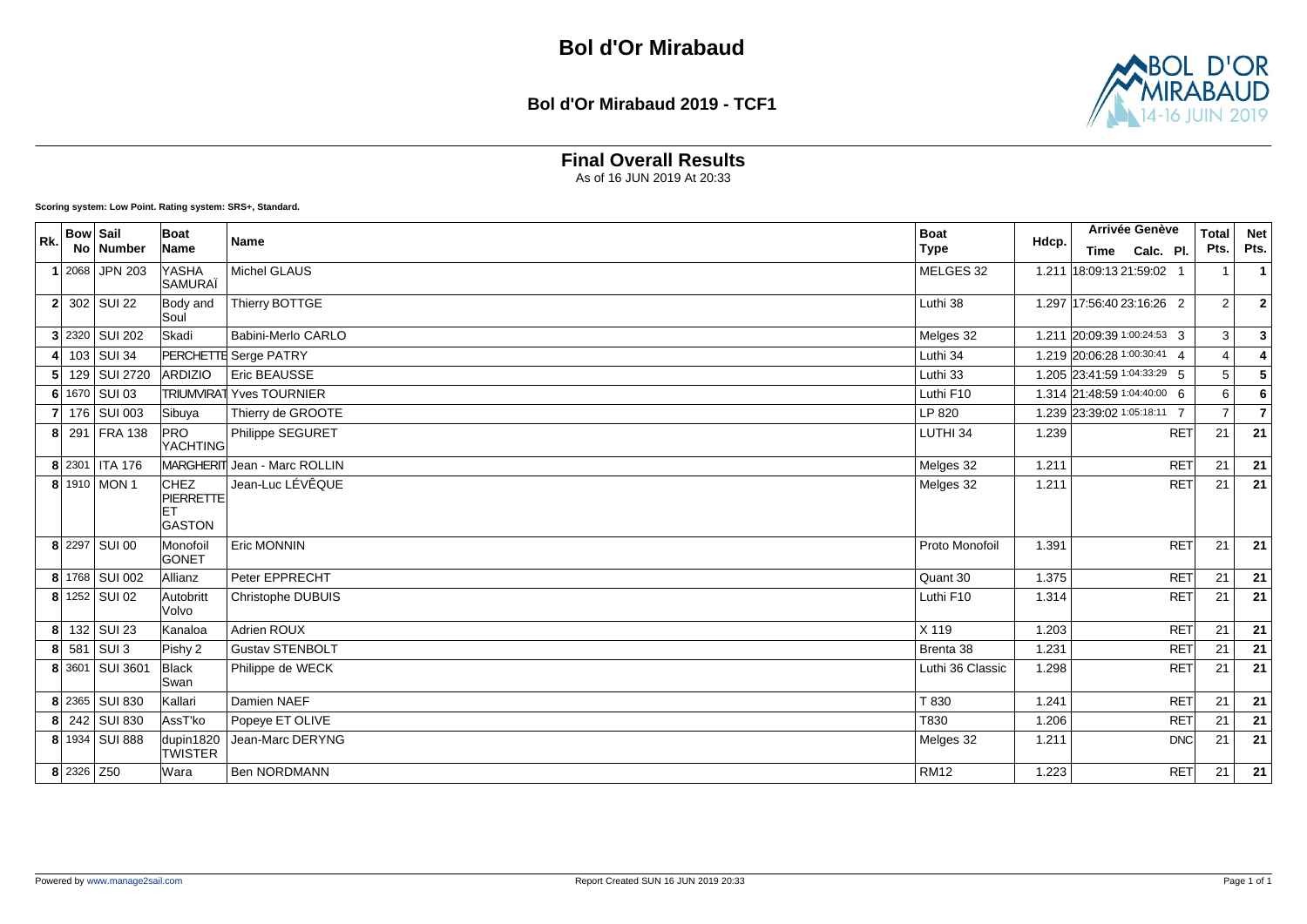**Bol d'Or Mirabaud 2019 - TCF2**



## **Final Overall Results**

As of 16 JUN 2019 At 20:33

| Rk. | <b>Bow Sail</b> | No   Number           | Boat<br>Name              | Name                           | <b>Boat</b><br><b>Type</b> | Hdcp. | Arrivée Genève<br>Time Calc. Pl. | <b>Total</b><br>Pts. | <b>Net</b><br>Pts.      |
|-----|-----------------|-----------------------|---------------------------|--------------------------------|----------------------------|-------|----------------------------------|----------------------|-------------------------|
| -1  |                 | 255 SUI 2629          | Matière<br>Grise          | <b>Lionel MARET</b>            | Modulo 93                  |       | 1.179 18:11:43 21:27:08 1        |                      | $\mathbf{1}$            |
|     |                 | 2 330 SUI 9699        | Ventcoulis                | <b>Tony LERCH</b>              | Luthi 33 Cruiser           |       | 1.139 19:36:34 22:20:07 2        | 2                    | $\mathbf{2}$            |
|     |                 | $3 8189 $ HUN 4       | Nelson<br>Flottalizing    | Varga LAJOS                    |                            |       | 1.149 19:27:31 22:21:29 3        | 3                    | $\overline{\mathbf{3}}$ |
|     |                 | 4 191 SUI 990         |                           | IKI-Samsic   Andrei BALS       | Luthi 990                  |       | 1.139 19:38:34 22:22:23 4        | $\overline{4}$       | $\overline{4}$          |
|     |                 | $5$ 112 SUI 80        | Angrybird                 | Marc THIERCELIN                | Toucan                     |       | 1.18 19:15:47 22:43:49 5         | 5                    | $\sqrt{5}$              |
|     |                 | 6 297 SUI 304         | Olympic                   | Frédéric SAUDAN                | Farr 30                    |       | 1.134 20:09:27 22:51:31 6        | 6                    | $6\phantom{1}6$         |
|     |                 | 358 SUI 5             | lwanted                   | <b>Manuel GAUDIN</b>           | luthi                      |       | 1.141 21:00:06 23:57:46 7        | $\overline{7}$       |                         |
|     |                 | 8 2354 SUI 998        | Eole 7                    | Martine CAFFIER                | <b>JPK 998</b>             |       | 1.166 20:44:23 1:00:10:57 8      | 8                    | 8                       |
|     |                 | $9 1696 $ SUI 1       |                           | Nostromino Sir Andrew COOK     | <b>Wally Nano</b>          |       | 1.191 20:41:36 1:00:38:45 9      | 9                    | $\overline{9}$          |
|     |                 | 10 $1244$ SUI 11      | <b>Maki</b>               | Guy DÉRIAZ                     | Luthi 870                  |       | 1.102 23:09:01 1:01:30:42 10     | 10                   | 10                      |
|     |                 | 11 $260$ SUI 2        | Syneco                    | Alfred ZBINDEN                 | Luthi 870                  |       | 1.102 23:13:21 1:01:35:28 11     | 11                   | 11                      |
|     |                 | 12 1378 SUI 14        | Splash                    | Kim JENT                       | Luthi 870                  |       | 1.102 23:27:30 1:01:51:04 12     | 12                   | 12                      |
|     |                 | 13 1566 SUI 36        | Vire Vent<br>IV           | Anne CHIARIBORY de SIEBENTHAL  | Swan 44Mkll                |       | 1.106 23:56:31 1:02:28:47 13     | 13                   | $\overline{13}$         |
|     |                 | 14 1323 SUI 13        | <b>Ulysse</b>             | Jacques RICHARD                | Luthi 870                  |       | 1.102 1:00:03:57 1:02:31:14 14   | 14                   | 14                      |
|     |                 | 15 336 SUI 16         | Sharky                    | <b>Blaise GUIGNARD</b>         | Luthi 870                  |       | 1.102 1:00:06:13 1:02:33:44 15   | 15                   | 15                      |
|     |                 | 16 563 SUI 27         | 50 ème<br><b>Hurlants</b> | <b>Olivier PICTET</b>          | Luthi 952                  |       | 1.154 23:05:17 1:02:38:37 16     | 16                   | 16                      |
|     |                 | 17 246 SUI 8890       | Dernière<br>Minute        | <b>Olivier LAURENT</b>         | Luthi 990                  |       | 1.176 23:10:28 1:03:15:11 17     | 17                   | 17                      |
|     |                 | 18 855 SUI 341        | Yasmine                   | Elio CIVITILLO                 | Luthi 990                  |       | 1.134 1:00:17:45 1:03:33:05 18   | 18                   | 18                      |
|     |                 | 19 445 SUI 54         | Atalante                  | Pierre-André NAVILLE           | Toucan                     |       | 1.18 1:01:07:43 1:05:39:06 19    | 19                   | 19                      |
|     |                 | 20 2147 SUI 27        | Callisto                  | Christoph KÖHLER               | Comet 13                   |       | 1.112 1:03:13:57 1:06:16:57 20   | 20                   | 20                      |
|     |                 | 21 878 SUI 48         | <b>RUN</b>                | André MATTHEY DIT CAP'TEN DD   | Toucan                     |       | 1.18 1:02:58:12 1:07:49:29 21    | 21                   | 21                      |
|     |                 | 22 1274 CZE 181       | Esse 850                  | Pavel STOLBA                   | <b>Esse 850</b>            | 1.113 | <b>RET</b>                       | 48                   | 48                      |
|     |                 | 22 2347 FRA 46        |                           | passetougrai Jean-Yves le MEUR | Toucan                     | 1.18  | <b>RET</b>                       | 48                   | 48                      |
|     |                 | 22 1834 FRA 8007 Vite |                           | Serge VITTET                   | Code 8                     | 1.123 | <b>RET</b>                       | 48                   | 48                      |
|     |                 | 22 1678   ITA 042     | <b>SKYFALL</b>            | Thierry CURSCHELLAS            | UFO 28 OD                  | 1.161 | <b>RET</b>                       | 48                   | 48                      |
|     |                 | 22 2155 SUI 002       | magic                     | Champion RENÉ                  | DOD 30 modulo<br>93        | 1.155 | <b>RET</b>                       | 48                   | 48                      |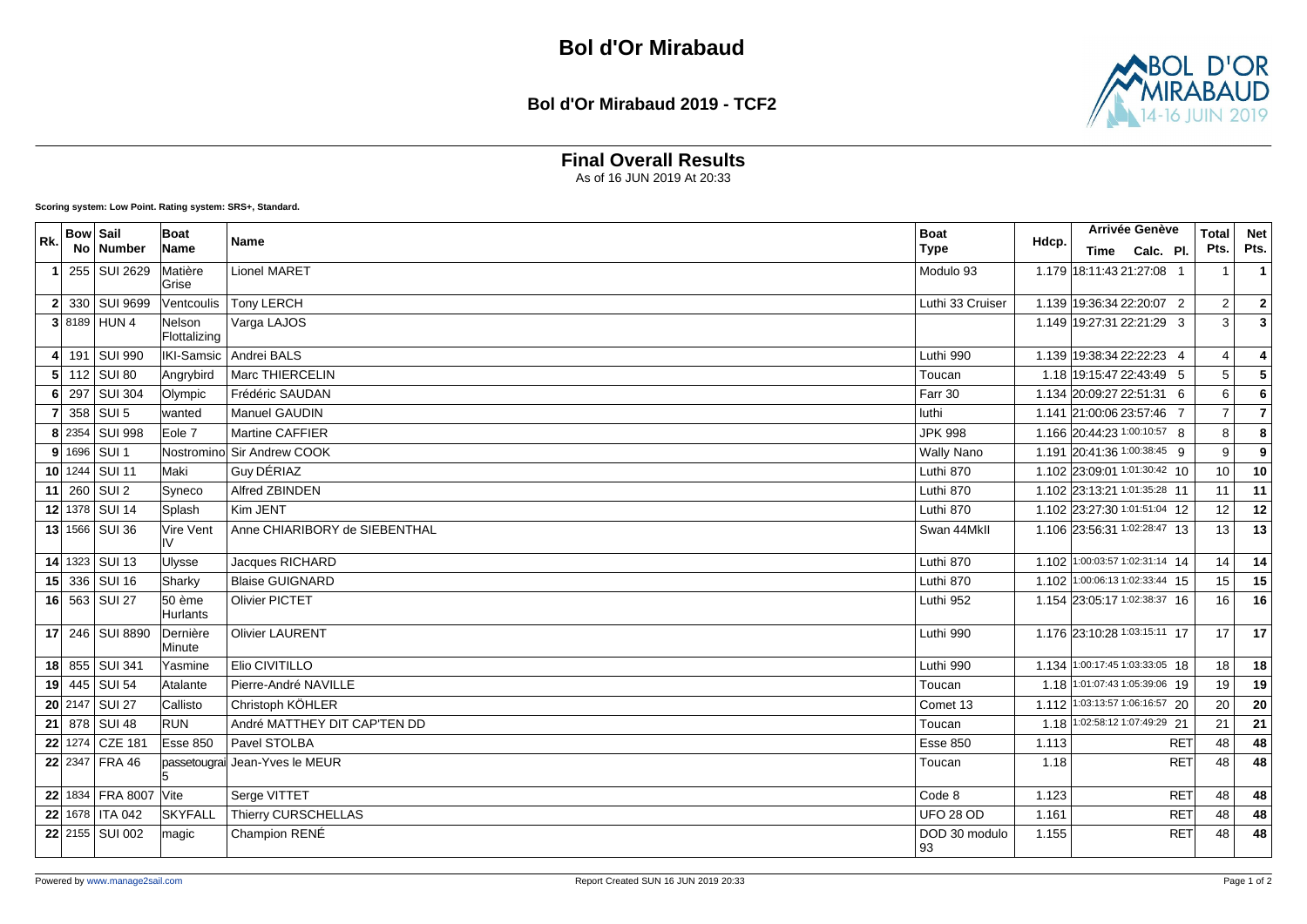**Bol d'Or Mirabaud 2019 - TCF2**



### **Final Overall Results**

|     | <b>Bow Sail</b> |                 | Boat              |                            | <b>Boat</b>     |       | Arrivée Genève    | <b>Total</b> | <b>Net</b> |
|-----|-----------------|-----------------|-------------------|----------------------------|-----------------|-------|-------------------|--------------|------------|
| Rk. |                 | No   Number     | Name              | <b>Name</b>                | <b>Type</b>     | Hdcp. | Calc. Pl.<br>Time | Pts.         | Pts.       |
|     |                 | 22 1736 SUI 009 | vitEsse           | Florian LÖWENTHAL          | Esse 850 proto  | 1.106 | <b>DNC</b>        | 48           | 48         |
|     |                 | 22 2325 SUI 01  | <b>YODA</b>       | Ludovic HERICHER           | <b>Esse 850</b> | 1.113 | <b>RET</b>        | 48           | 48         |
|     |                 | 22 1762 SUI 01  | Tabasco           | <b>Gottreux PIERRE</b>     | Luthi MF 10     | 1.195 | <b>RET</b>        | 48           | 48         |
|     |                 | 22 1849 SUI 05  | le fou 2          | Vincent COMPAGNON          | Luthi 870       | 1.102 | <b>RET</b>        | 48           | 48         |
|     |                 | 22 1503 SUI 057 | 4Venti            | Florine FAVRE              | <b>Esse 850</b> | 1.113 | <b>RET</b>        | 48           | 48         |
|     |                 | 22 1816 SUI 076 | Darnetal          | David PERTUISET            | <b>Esse 850</b> | 1.113 | <b>RET</b>        | 48           | 48         |
|     |                 | 22 2295 SUI 1   | Speed Der         | Jean-Marc RIES             | Luthi 951       | 1.139 | <b>RET</b>        | 48           | 48         |
|     |                 | 22 2338 SUI 1   | Et le<br>nom???   | Lukas LUGINBÜHL            | Juwel 34        | 1.116 | <b>RET</b>        | 48           | 48         |
|     |                 | 22 593 SUI 1    | Zénitude          | Pierre FAYET               | Aebi 950        | 1.144 | <b>RET</b>        | 48           | 48         |
|     |                 | 22 2055 SUI 100 | L'Ybis            | Jean-Yves BRESSIEUX        | Toucan          | 1.18  | <b>RET</b>        | 48           | 48         |
|     |                 | 22 2023 SUI 140 | Storm             | Michel ROTTET              | <b>Esse 850</b> | 1.113 | <b>RET</b>        | 48           | 48         |
| 22  |                 | 7 SUI 172       | lDue              | OttoCinque Olivier LÉGERET | <b>Esse 850</b> | 1.113 | <b>RET</b>        | 48           | 48         |
|     |                 | 22 508 SUI 1845 | Sumumm            | Pierre MOERSCH             | Faar 30         | 1.146 | <b>RET</b>        | 48           | 48         |
|     |                 | 22 412 SUI 21   | Expsaros          | Olivier GÉTAZ              | Toucan          | 1.18  | <b>RET</b>        | 48           | 48         |
| 22  |                 | 56 SUI 33       | Fregata<br>Aquila | Philippe TANNER            | LUTHI           | 1.144 | <b>RET</b>        | 48           | 48         |
|     |                 | 22 2409 SUI 486 | Surcouf           | Peter BRYANT               | First 30        | 1.108 | <b>RET</b>        | 48           | 48         |
|     |                 | 22 666 SUI 69   |                   | Exponentiel Thomas FRÜH    | Toucan          | 1.18  | <b>RET</b>        | 48           | 48         |
|     |                 | 22 2139 SUI 79  | Gaston 3          | Patrick DUCLUZAUX          | Toucan          | 1.18  | <b>RET</b>        | 48           | 48         |
|     |                 | 22 1215 SUI 81  | Nessie            | <b>Thomas BIRRER</b>       | <b>Esse 850</b> | 1.113 | <b>DNF</b>        | 48           | 48         |
|     |                 | 22 1919 SUI 870 | Maelström         | Philippe ROULIN            | Luthi 870       | 1.102 | <b>DNF</b>        | 48           | 48         |
|     |                 | 22 388 SUI 9    | Baloo             | Laurent de LASTELLE        | Toucan          | 1.18  | <b>RET</b>        | 48           | 48         |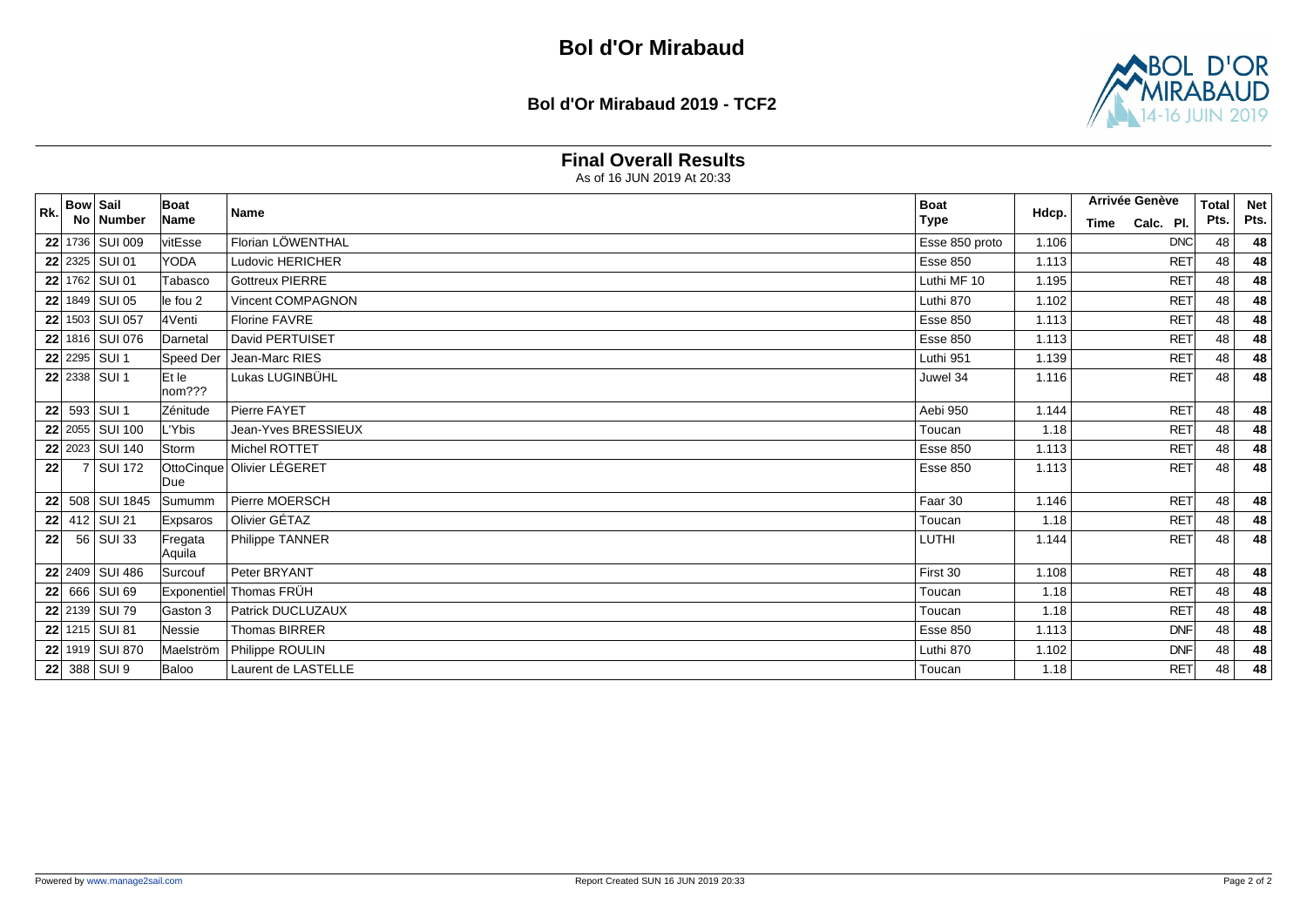**Bol d'Or Mirabaud 2019 - TCF3**



## **Final Overall Results**

As of 16 JUN 2019 At 18:04

| Rk.            | <b>Bow Sail</b> | No Number            | Boat<br>Name                        | Name                      | <b>Boat</b><br><b>Type</b> | Hdcp. | Arrivée Genève<br>Time Calc. Pl. | <b>Total</b><br>Pts. | <b>Net</b><br>Pts. |
|----------------|-----------------|----------------------|-------------------------------------|---------------------------|----------------------------|-------|----------------------------------|----------------------|--------------------|
|                |                 | 161 SUI 848          | Osteo7/7                            | Alain GERBER              | Longtze Premier            |       | 1.083 20:34:11 22:16:37 1        |                      | $\mathbf{1}$       |
| 2 <sup>1</sup> |                 | 859 FRA 8            | Flophil IV                          | <b>Bernard FICHARD</b>    | A 35                       |       | 1.08 20:47:42 22:27:31 2         | 2                    | $\mathbf{2}$       |
|                |                 | $3$ 2132 SUI 2132    |                                     | Slange-y-va Robert GRAHAM | Luthi 925                  |       | 1.044 23:14:56 1:00:16:19 3      | 3                    | $\mathbf{3}$       |
|                |                 | 4 1461 SUI 114       | Lof<br>Machine                      | Frédéric REYMOND          | 6.5 m SI                   |       | 1.01 1:01:07:23 1:01:22:27 4     | 4                    |                    |
|                | 5 8185 FRA      | 39911                | <b>LADY V</b>                       | <b>Gilles FONTAN</b>      | Nitro 80                   |       | 1.064 23:52:05 1:01:23:44 5      | 5                    | 5                  |
| 6              |                 | 320 SUI 1525         | Verbel -<br>Poopy<br><b>Express</b> | <b>Richard MILLIQUET</b>  | Proto ABC                  |       | 1.065 23:51:47 1:01:24:51 6      | 6                    | 6                  |
|                |                 | 7 2208 SUI 9260      | Arcturus                            | Pierre BORDIER            | J92 S                      |       | 1.059 1:00:04:30 1:01:29:44 7    | $\overline{7}$       | $\overline{7}$     |
|                |                 | 8 1927 SUI 121       | Taxi                                | <b>Vincent BETTSCHART</b> | 6.5 m SI                   |       | 1.013 1:01:11:08 1:01:30:47 8    | 8                    | 8                  |
|                |                 | $9$ 624 SUI 346      | Lac 8                               | <b>Didier SCHAEFER</b>    | First Class 8              |       | 1.005 1:01:23:47 1:01:31:24 9    | 9                    | $\boldsymbol{9}$   |
|                |                 | 10 152 SUI 14        | Tagaroa                             | <b>Didier LUTZ</b>        | Jeudi 12                   |       | 1.054 1:00:22:49 1:01:41:49 10   | 10                   | 10                 |
|                |                 | 11 1146 SUI 77       | <b>JAMEZ</b>                        | <b>Alex LANZREIN</b>      | J/92S                      | 1.081 | 23:54:31 1:01:50:43 11           | 11                   | 11                 |
|                | 12 1659 FRA     | 21864                | avel                                | Raymond GILLES            | helium                     |       | 1.024 1:01:33:33 1:02:10:21 12   | 12                   | 12                 |
|                |                 | 13 1598 SUI 100      | Nortia                              | Alban LOVIS               | Amethyst 950               |       | 1.099 23:52:52 1:02:14:43 13     | 13                   | 13                 |
|                | 14 1140 FRA     | 29535                | Super<br>Josephine                  | <b>Guy BEAUTEMPS</b>      | Super Câlin<br>7.50        |       | 1.007 1:02:24:30 1:02:35:35 14   | 14                   | 14                 |
|                |                 | 15 1854 SUI 11       | <b>STOP</b><br>SKIN<br>CANCER       | Andre FRIEDLI             | <b>XP33</b>                |       | 1.07 1:00:51:30 1:02:35:54 15    | 15                   | 15                 |
|                |                 | 16 299 SUI 367       | Outsider 2                          | Martial BUGNON            | Melges 24<br>Open          |       | 1.074 1:00:47:59 1:02:38:06 16   | 16                   | 16                 |
|                |                 | 17 1903 FRA<br>18684 | Maître<br>Edgar                     | Louis-Philippe DELORME    | Este 24                    |       | 1.008 1:02:38:35 1:02:51:22 17   | 17                   | 17                 |
|                |                 | 18 953 SUI 98        | Freedom                             | Michel BONJOUR            | Dolphin 81                 |       | 1.055 1:01:34:18 1:02:58:41 18   | 18                   | 18                 |
|                |                 | 19 168 SUI 78        | <b>DIABLO</b>                       | Jacques BUGNA             | <b>JOKER</b>               |       | 1.079 1:01:01:39 1:03:00:17 19   | 19                   | 19                 |
|                |                 | 20 8191 FRA<br>65012 | SHARP                               | <b>Yves PELPEL</b>        | <b>MACH 6.5</b>            | 1.051 | 1:01:50:48 1:03:09:53 20         | 20                   | 20                 |
|                |                 | 21   656   SU13      | Tremolo                             | Christophe DÉRIAZ         | Faurby 330                 | 1.035 | 1:02:19:09 1:03:14:25 21         | 21                   | 21                 |
|                |                 | 22 2388 SUI 1593     | senza<br>niente                     | Frank BOCHMANN            | J/80                       |       | 1.038 1:02:16:40 1:03:16:35 22   | 22                   | 22                 |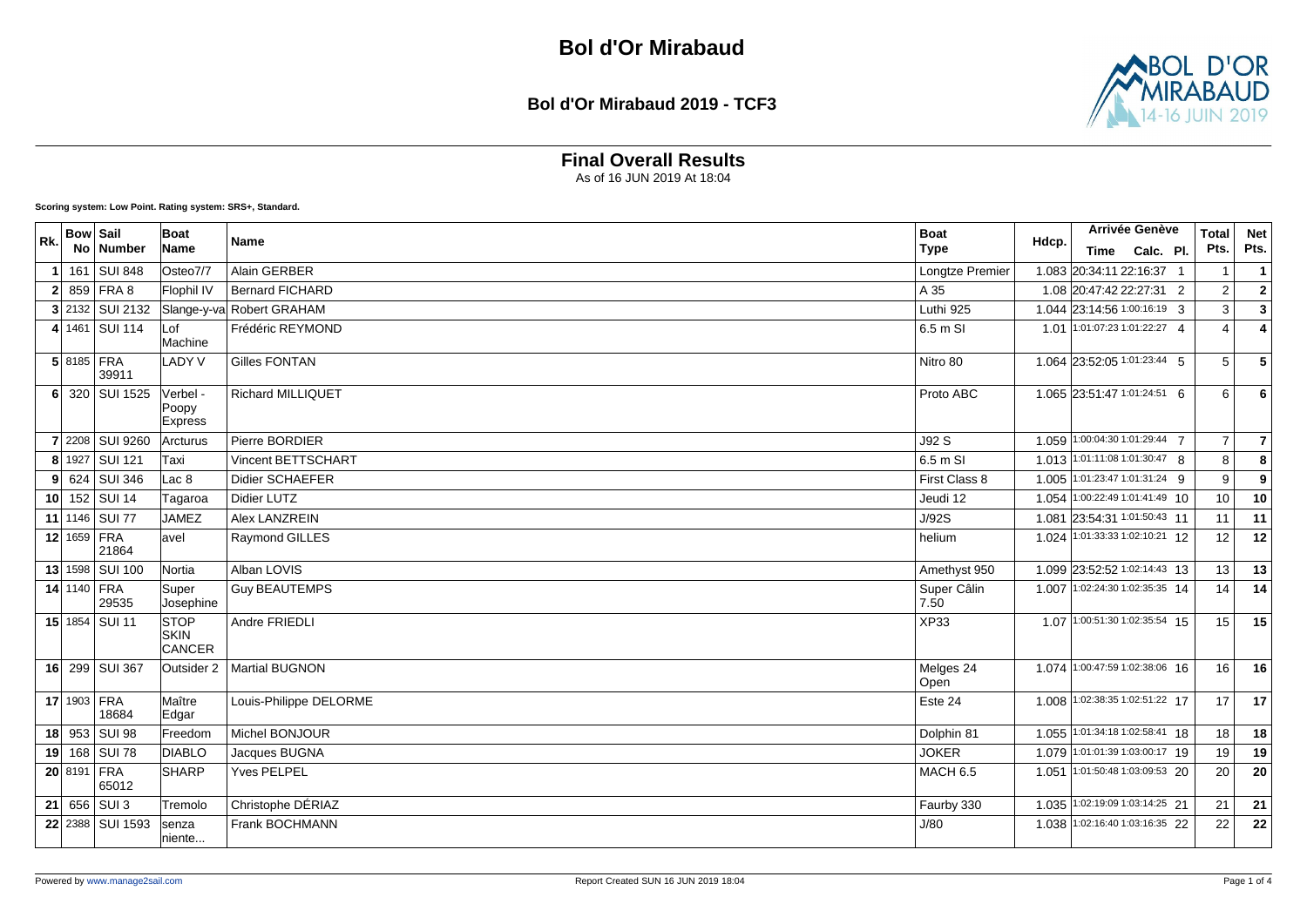**Bol d'Or Mirabaud 2019 - TCF3**



### **Final Overall Results**

| Rk. | <b>Bow Sail</b> | No Number               | Boat<br>Name     | <b>Name</b>                    | <b>Boat</b><br><b>Type</b>   | Hdcp. | Arrivée Genève<br>Time Calc. Pl. |            | <b>Total</b><br>Pts. | <b>Net</b><br>Pts. |
|-----|-----------------|-------------------------|------------------|--------------------------------|------------------------------|-------|----------------------------------|------------|----------------------|--------------------|
| 23  |                 | 149 FRA 26              | PETER            | <b>Benoit DEKERLE</b>          | Sprint 95                    | 1.082 | 1:01:17:18 1:03:21:43 23         |            | 23                   | 23                 |
|     |                 |                         | <b>PAN</b>       |                                |                              |       |                                  |            |                      |                    |
|     |                 | 24 392 SUI 2279         | Virus            | <b>Gilliard PATRICK</b>        | X 372                        |       | 1.088 1:01:15:06 1:03:28:26 24   |            | 24                   | 24                 |
|     |                 | $25$ 2292 SUIT. 5       | Gemme            | Christian DEDEROD              | Luthi 750                    |       | 1:03:28:52 1:03:28:52 25         |            | 25                   | 25                 |
|     |                 | 26 263 SUI 2084         | Jaisalmer        | Stefan HUBER                   | Banner 33                    |       | 1.059 1:02:07:00 1:03:39:27 26   |            | 26                   | 26                 |
|     |                 | 27 1588 SUI 729         | Loo Moon         | Markus BURKHARDT               | Bénéteau First<br>31.7       | 1.031 | $\boxed{1:02:57:181:03:47:2627}$ |            | 27                   | 27                 |
|     |                 | 28 265 SUI 10           | Anytime          | George GASSER                  | Arcona 340                   |       | 1.056 1:02:31:19 1:04:00:26 28   |            | 28                   | 28                 |
|     |                 | 29 767 SUI 1            | Terrific         | René OTT                       | Dufour 36<br>Performance     |       | 1.057 1:03:17:06 1:04:50:25 29   |            | 29                   | 29                 |
|     |                 | 30 1314 SUI 39          | Exodus           | Gaston KRUGER                  | Xyacht 362                   |       | 1.098 1:02:31:04 1:05:06:59 30   |            | 30                   | 30                 |
|     |                 | 31 2379 FRA<br>43528    | <b>TUSITALA</b>  | Jean Marc BLONDEAU             | <b>ARCHAMBAULT</b><br>A31    |       | 1.042 1:04:02:32 1:05:13:12 31   |            | 31                   | 31                 |
|     |                 | 32 1694 Z1198           | As de<br>coeur   | Thomas DURAND                  | Macareux                     |       | 1.066 1:03:24:44 1:05:13:17 32   |            | 32                   | 32                 |
|     |                 | 33 660 SUI 2338         | Daphnis          | Peter BLEICKEN                 | Dehler 36 CWS                |       | 1.03 1:05:07:16 1:05:59:41 33    |            | 33                   | 33                 |
|     |                 | 34 817 SUI 1994         | <b>Blue Sea</b>  | <b>Olivier DELARUE</b>         | Jeanneau Sun<br>Odyssey 36.2 |       | 1.002 1:05:57:01 1:06:00:37 34   |            | 34                   | 34                 |
|     |                 | 35 1366 SUI 9           | lÔ.              | Jean-Christophe MARTIN         | <b>DOD 24.5</b>              |       | 1.044 1:04:58:27 1:06:14:57 35   |            | 35                   | 35                 |
|     |                 | 36 8158 SUI 286         | Yemanja          | Richard ROMAN                  | Dufour 34                    |       | 1.023 1:05:44:55 1:06:25:58 36   |            | 36                   | 36                 |
|     | 37 8106         | FRA<br>15715            | <b>What Else</b> | Christophe CHÊNE               | 747                          |       | 1.018 1:05:54:38 1:06:26:56 37   |            | 37                   | 37                 |
|     |                 | 38 2369 SUIN/A          | zinnia           | François CHANSON               | winner 9                     |       | 1.089 1:06:59:57 1:09:45:29 38   |            | 38                   | 38                 |
|     |                 | 39 2277 FRA<br>15702    | <b>DIMONIU</b>   | Dominique COSTANTINI           | 747 One Design               | 1.036 |                                  | <b>RET</b> | 86                   | 86                 |
|     |                 | 39 1922 FRA 19          | Arcadia          | <b>Julien FAUCON</b>           | Nitro 80                     | 1.066 |                                  | <b>DNF</b> | 86                   | 86                 |
|     |                 | 39 2222 FRA 2           | Sprint<br>Break  | <b>Lionel DURAND</b>           | Archambault<br>Sprint 95     | 1.092 |                                  | <b>DNF</b> | 86                   | 86                 |
|     |                 | 39 2054 FRA<br>37025    | After All        | Jean-Christophe GEX            | Solaris 37                   | 1.084 |                                  | <b>RET</b> | 86                   | 86                 |
|     | 39 2361         | FRA<br>39905            | MOZART           | Claude-Emile BÉTANT            | Nitro 80                     | 1.042 |                                  | <b>RET</b> | 86                   | 86                 |
| 39  |                 | $\overline{34}$ FRA 581 | <b>CROSS</b>     | Janine ARNULF                  | <b>First 40.7</b>            | 1.099 |                                  | <b>RET</b> | 86                   | 86                 |
|     |                 | 39 2192 SUI 041         |                  | Rantanplan Quentin de KERCHOVE | <b>UFO 28</b>                | 1.099 |                                  | <b>RET</b> | 86                   | 86                 |
|     |                 | 39 1306 SUI 05          | Cocktail         | Joris BLATTI                   | Luthi 800 S                  | 1.014 |                                  | <b>RET</b> | 86                   | 86                 |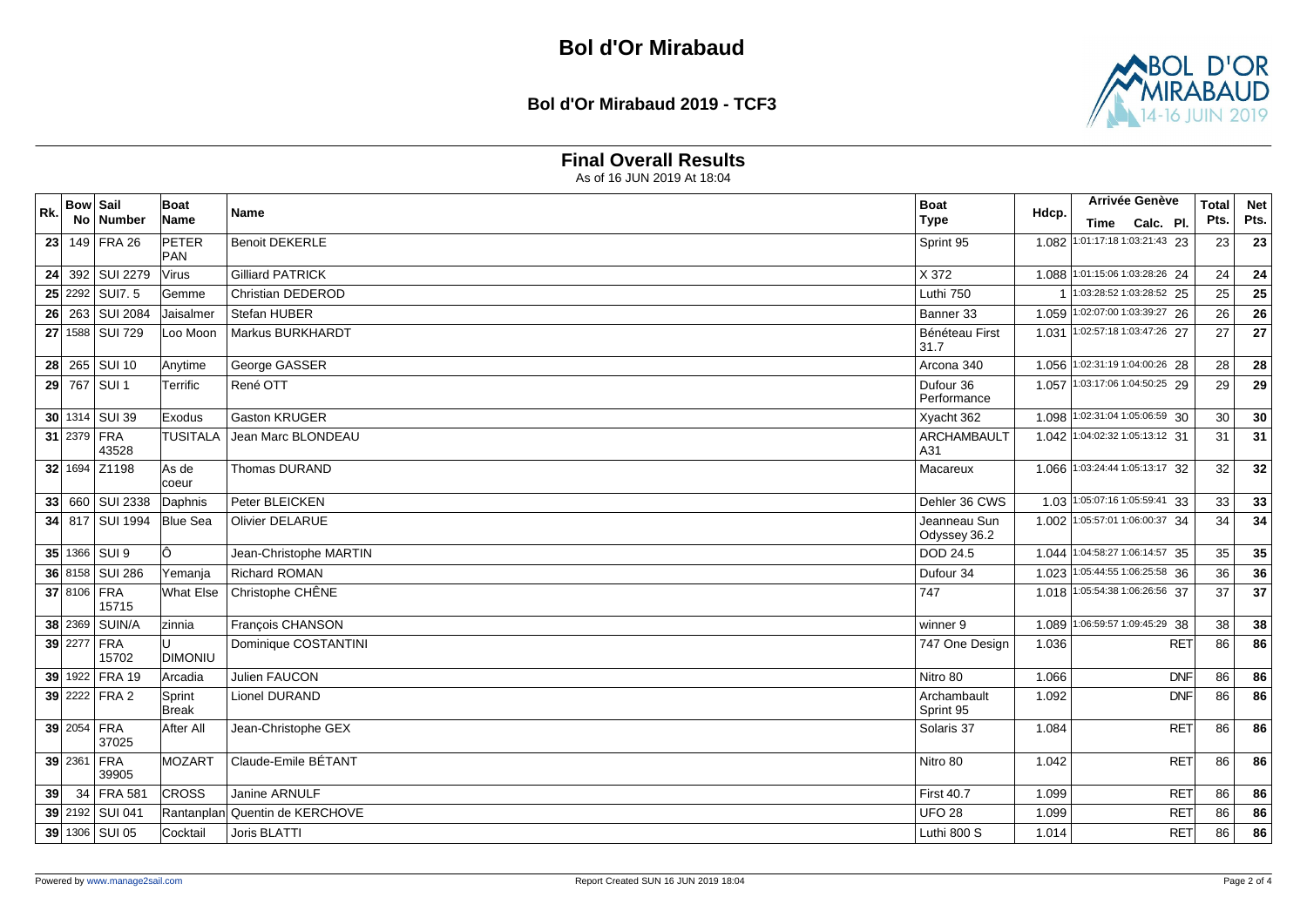#### **Bol d'Or Mirabaud 2019 - TCF3**



### **Final Overall Results**

|     | <b>Bow Sail</b> |                  | <b>Boat</b>             | <b>Name</b>                | <b>Boat</b>                        |                | Arrivée Genève        | <b>Total</b> | <b>Net</b> |      |
|-----|-----------------|------------------|-------------------------|----------------------------|------------------------------------|----------------|-----------------------|--------------|------------|------|
| Rk. | No              | Number           | Name                    |                            | <b>Type</b>                        | Hdcp.          | Calc. Pl.<br>Time     |              | Pts.       | Pts. |
|     |                 | 39 1973 SUI 098  | Xenia                   | Laurent WITSCHI            | 747 One Design                     | 1.03           |                       | <b>DNC</b>   | 86         | 86   |
|     |                 |                  | Capital /<br>Slider     |                            |                                    |                |                       |              |            |      |
|     |                 | 39 1060 SUI 1    | Chinook<br>lmax         | Caroline ACKERMANN CILETTI | $im@x-25$                          | 1.065          |                       | DNC          | 86         | 86   |
|     |                 | 39 177 SUI 1     | ST.<br><b>AMOUR III</b> | Marco FORTE                | WAUQUIEZ<br>HOOD 38                | $\overline{1}$ |                       | <b>RET</b>   | 86         | 86   |
|     |                 | 39 105 SUI 1     | Turbulence              | Cédric MATRINGE            | Dufour 405 GL                      | 1.085          |                       | <b>RET</b>   | 86         | 86   |
|     |                 | 39 2209 SUI 10   | X-Treme<br>26           | Hervé GUINNARD             | X-Treme 26                         | 1.06           |                       | <b>DNF</b>   | 86         | 86   |
|     |                 | 39 2258 SUI 108  | ANANDA                  | <b>Baechler ALEXANDRE</b>  | Dufour 382                         | 1.04           |                       | <b>RET</b>   | 86         | 86   |
|     |                 | 39 616 SUI 1139  |                         | NAUTI-SPO Alain CORTHÉSY   | J/80                               | 1.006          |                       | <b>RET</b>   | 86         | 86   |
|     |                 | 39 2164 SUI 117  | Khenga                  | Jérôme MONTESSUIT          | Litomarin<br>Seniorita<br>Helmsman | 1.021          |                       | <b>RET</b>   | 86         | 86   |
|     |                 | 39 1285 SUI 13   | Fièvre<br>Jaune         | Michael HAGMANN            | Jeudi 12                           | 1.054          |                       | <b>RET</b>   | 86         | 86   |
| 39  |                 | 995 SUI 131      | Coriace                 | Coriolan ROUSSELLE         | 6.5 m SI                           | 1.053          |                       | <b>RET</b>   | 86         | 86   |
|     |                 | 39 1452 SUI 132  | Melges24                | Hans-Peter BICHELMEIER     | melges 24                          | 1.051          |                       | <b>RET</b>   | 86         | 86   |
|     |                 | 39 2133 SUI 14   | Goelan                  | Jean-Marc JUNOD            | Elan S4                            | 1.078          |                       | <b>RET</b>   | 86         | 86   |
|     |                 | 39 1689 SUI 141  | Octoputzy               | Laurent WILLIMANN          | First 30                           | 1.042          |                       | <b>RET</b>   | 86         | 86   |
|     |                 | 39 1788 SUI 1523 | Jedi                    | <b>Helen MORRIS</b>        | J/80                               | 1.008          |                       | <b>RET</b>   | 86         | 86   |
|     |                 | 39 2264 SUI 174  | Tanoshii                | Daniel LAGGER              | <b>Esse 850</b><br>inboard         | 1.098          |                       | <b>RET</b>   | 86         | 86   |
|     |                 | 39 2124 SUI 18   | electron<br>libre       | Jean-Marc CARRILLO         | Daydream 300                       | 1.005          |                       | <b>RET</b>   | 86         | 86   |
|     |                 | 39 2300 SUI 2    |                         | Demoiselle Daniel MÜLLER   | Saphire 27                         | 1.032          |                       | <b>DNF</b>   | 86         | 86   |
|     |                 | 39 1940 SUI 2    | Margo                   | Martin JENNI               | Daydream 300                       | 1.003          |                       | <b>RET</b>   | 86         | 86   |
| 39  |                 | 220 SUI 21       | Fou<br>d'Amour 31       | Benoît JENNY               | A 31                               | 1.07           |                       | <b>RET</b>   | 86         | 86   |
|     |                 | 39 1407 SUI 25   |                         | The FireFly Alex GEISER    | <b>VMG 25</b>                      | 1.094          | 18:12:17 19:54:57 RET |              | 86         | 86   |
|     |                 | 39 1270 SUI 30   |                         | ULYSSE 2 Stéphane LUTHY    | luthi 29                           | 1.017          |                       | <b>DNF</b>   | 86         | 86   |
|     |                 | 39 2014 SUI 316  | Dopamine                | Sergey PECHERKIN           | Dehler 34                          | -1             |                       | <b>RET</b>   | 86         | 86   |
|     |                 | 39 2380 SUI 33   | <b>Sunbeam</b><br>28.1  | Eric JEANCLAUDE            | Sunbeam 28.1                       | 1.014          |                       | <b>DNF</b>   | 86         | 86   |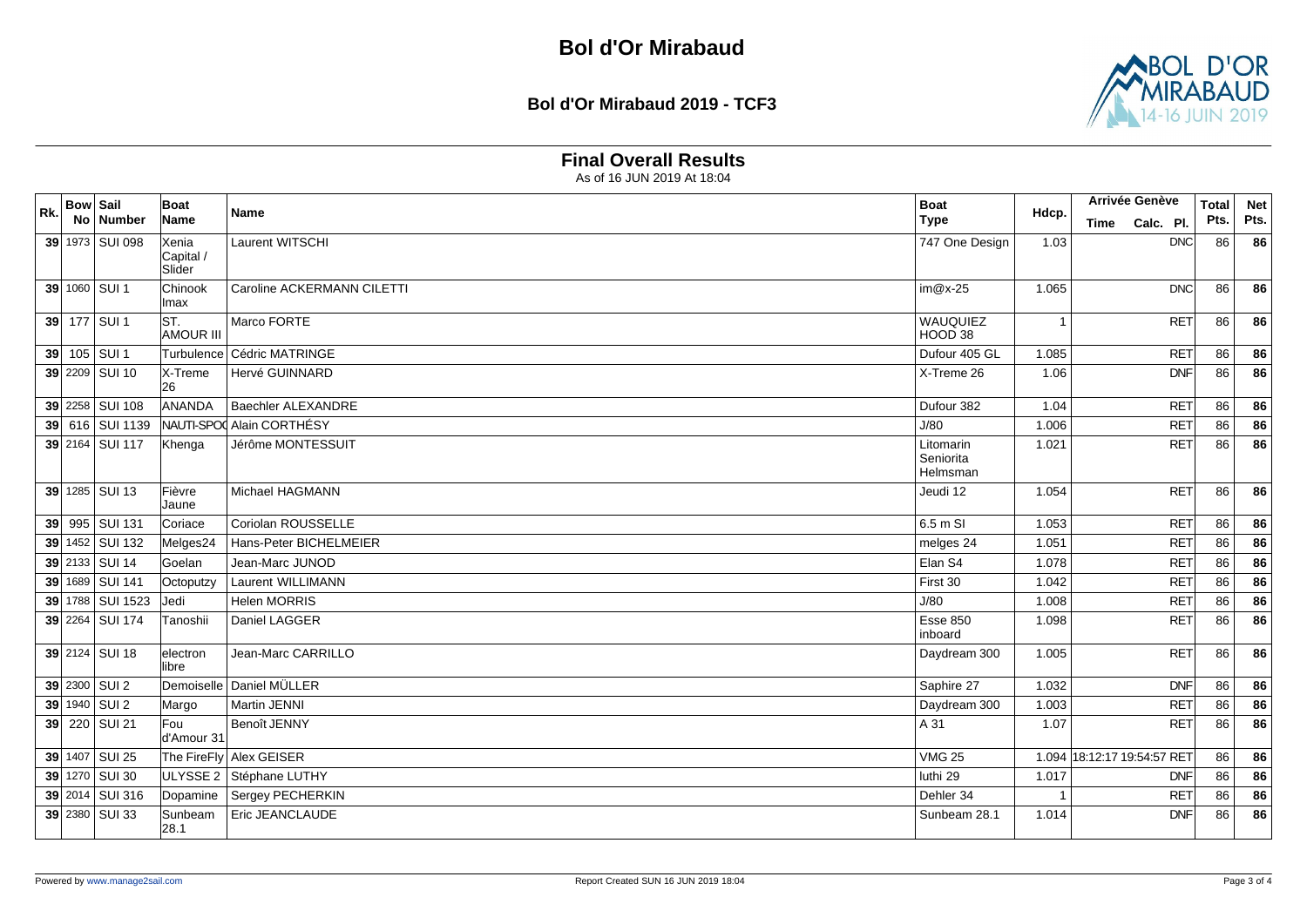**Bol d'Or Mirabaud 2019 - TCF3**



### **Final Overall Results**

| Rk.             | <b>Bow Sail</b> |                 | Boat               | Name                                | <b>Boat</b>                |       | Arrivée Genève    | <b>Total</b> | <b>Net</b> |
|-----------------|-----------------|-----------------|--------------------|-------------------------------------|----------------------------|-------|-------------------|--------------|------------|
|                 |                 | No   Number     | Name               |                                     | <b>Type</b>                | Hdcp. | Calc. Pl.<br>Time | Pts.         | Pts.       |
|                 |                 | 39 2288 SUI 349 | SO349              | Valentin ROSSEL                     | Sun Odyssey<br>349         | 1.039 | <b>DNF</b>        | 86           | 86         |
| 39 <sup>°</sup> |                 | 51 SUI 381      | Christelle         | Fabien DUCOMMUN                     | X 99                       | 1.059 | <b>RET</b>        | 86           | 86         |
|                 |                 | 39 2298 SUI 395 | <b>J-SUI</b>       | Marc WINTELER                       | <b>J80</b>                 | 1.008 | <b>RET</b>        | 86           | 86         |
|                 |                 | 39 2286 SUI 49  | Seatrouille        | <b>Olivier CHOMARAT</b>             | Seascape 24                | 1.038 | <b>DNF</b>        | 86           | 86         |
|                 |                 | 39 2373 SUI 5   | Plutu <sub>2</sub> | Henri KIEFFER                       | Archambault<br>A27         | 1.01  | <b>RET</b>        | 86           | 86         |
|                 |                 | 39 818 SUI 5    | <b>Timeless</b>    | <b>Manuel HURT</b>                  | Jeanneau Sun<br>Odyssey 30 | 1.039 | <b>RET</b>        | 86           | 86         |
|                 |                 | 39 257 SUI 5000 | Akva<br>Selzer     | Frederic BOY                        | Proto                      | 1.093 | <b>RET</b>        | 86           | 86         |
| 39              |                 | 858 SUI 590     | L'Octave           | <b>Roland WETTER</b>                | Surprise (Open)            |       | <b>DNC</b>        | 86           | 86         |
|                 |                 | 39 1202 SUI 60  |                    | <b>ENNOLGIA Marc CORVAISIER</b>     | Sheevra                    | 1.09  | <b>RET</b>        | 86           | 86         |
|                 |                 | 39 612 SUI 66   | Seajoy             | <b>Martin OERTLY</b>                | Dehler 34                  | 1.026 | <b>DNF</b>        | 86           | 86         |
|                 |                 | 39 1294 SUI 75  | le First           | Pierre-Alain BERSET                 | first $34.5$               | 1.023 | <b>RET</b>        | 86           | 86         |
|                 |                 | 39 2323 SUI 777 | <b>OLGA</b>        | Rudolf HIRSCH                       | Seascape 24                | 1.038 | <b>RET</b>        | 86           | 86         |
|                 |                 | 39 2382 SUI 82  |                    | Rock'n'Sail Sebastian MÜLLER        | Dynamic 35                 | 1.057 | <b>RET</b>        | 86           | 86         |
|                 |                 | 39 1801 SUI 9   | Joana              | Stephane DUPASQUIER                 | Suspens                    | 1.053 | <b>RET</b>        | 86           | 86         |
|                 |                 | 39 2386 SUI 978 |                    | Nicolas SCHMID                      | Vector 6.50                | 1.019 | <b>DNF</b>        | 86           | 86         |
|                 |                 | 39 2385 SUIZ 13 |                    | Monoceros   Diego LLORENS ECHEGARAY | Lacustre                   | 1.045 | <b>RET</b>        | 86           | 86         |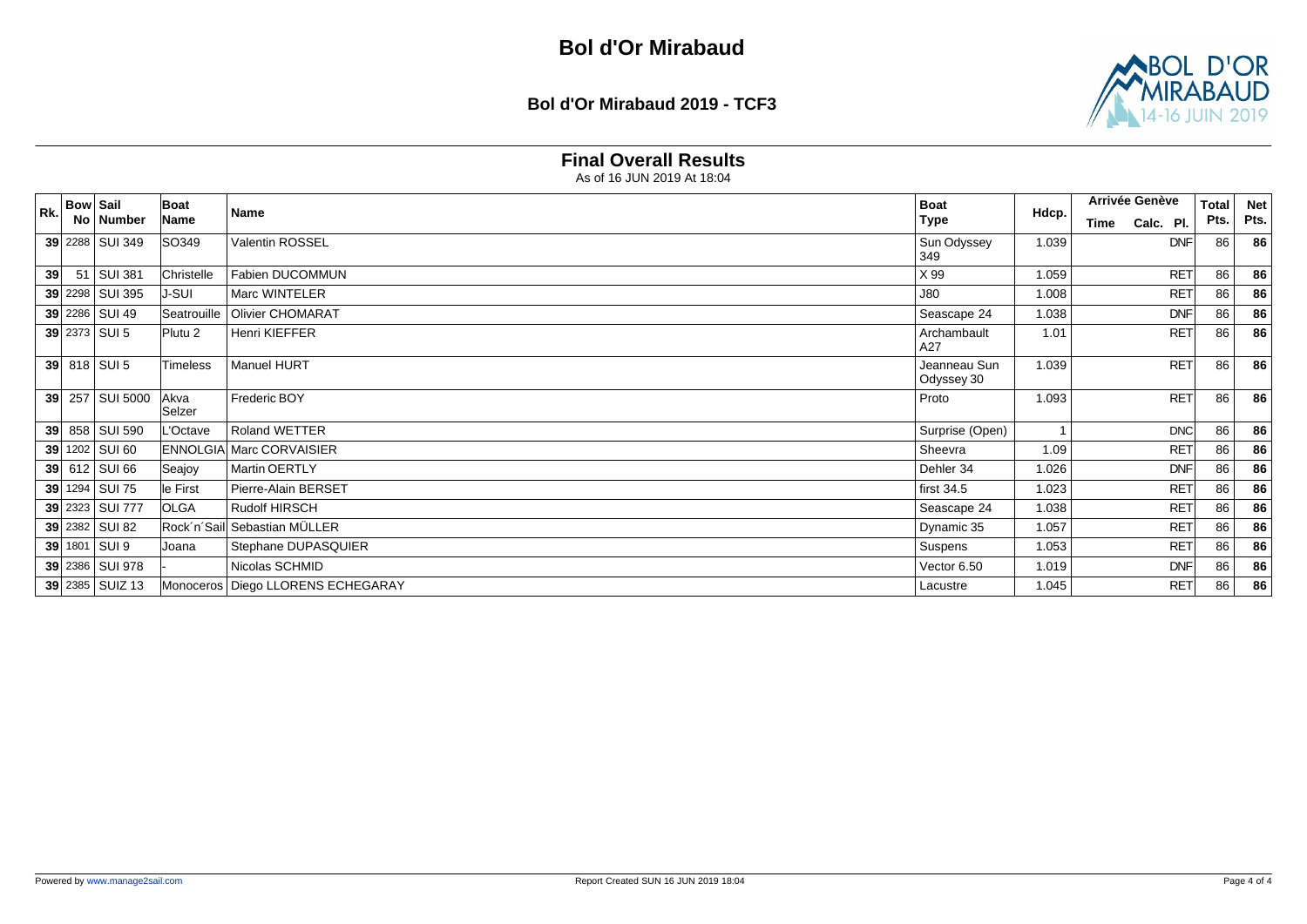#### **Bol d'Or Mirabaud 2019 - TCF4**



## **Final Overall Results**

As of 16 JUN 2019 At 18:04

| R <sub>k</sub> | <b>Bow Sail</b> | No   Number                     | Boat<br>Name                    | <b>Name</b>                | <b>Boat</b><br><b>Type</b>        | Hdcp. | Arrivée Genève<br>Calc. Pl.<br>Time | <b>Total</b><br>Pts. | <b>Net</b><br>Pts.      |
|----------------|-----------------|---------------------------------|---------------------------------|----------------------------|-----------------------------------|-------|-------------------------------------|----------------------|-------------------------|
|                | 1 8182 GER      | 4370                            | <b>CHAOS</b>                    | <b>Bernhard KRAUS</b>      | Dehler Sprinta<br>Sport           |       | 0.933 1:02:18:55 1:00:33:08 1       | -1                   | $\overline{1}$          |
|                |                 | 2 267 SUI 3037                  | $5 \nleftrightarrow$<br>Elément | Alexandre BODMER           | J/24                              |       | 0.941 1:02:28:29 1:00:54:46 2       | $\overline{2}$       | $\overline{\mathbf{2}}$ |
|                |                 | 3 2372 FRA 14                   | groquik                         | Eric POUILLAUDE            | monotype 7.50                     |       | 0.976 1:02:15:26 1:01:37:37 3       | 3                    | 3                       |
|                |                 | 4 1455 SUI 729                  | Teenwork                        | <b>Mathieu ASSAL</b>       | Surprise Proto                    |       | 0.999 1:01:51:50 1:01:50:17 4       | $\overline{4}$       | $\overline{4}$          |
|                |                 | 5 1992 SUI 409                  | Belle amie                      | <b>Gabriel CONTINI</b>     | Aphrodite 101                     | 0.996 | 1:03:16:51 1:03:10:18 5             | 5                    | $\overline{\mathbf{5}}$ |
|                | 6 8178 FRA      | 44295                           | Tetiaroa                        | <b>Denis PITANCE</b>       | <b>Elan 210</b>                   | 0.946 | 1:05:00:19 1:03:26:20 6             | 6                    | $6\phantom{a}$          |
|                |                 | 7 2344 SUI 14                   | SunFun by<br>lGlenino           | Christophe ROSSI           | A 27                              |       | 0.998 1:03:32:46 1:03:29:28 7       | $\overline{7}$       | $\overline{7}$          |
|                |                 | 8 1081 SUI 10                   | Solaire                         | Christian DICK             | $H-26$                            |       | 0.931 1:05:57:56 1:03:53:53 8       | 8                    | 8                       |
|                |                 | $9$ 2394 SUI 74                 | Colibri                         | Suzanne MADER              | Dehler 29                         |       | 0.997 1:04:07:03 1:04:01:59 9       | 9                    | 9                       |
|                |                 | 10 2314 SUI 1375                | J70CERN                         | Hermann POMMERENKE         | J/70                              | 0.987 | $1:05:01:37$ 1:04:38:59 10          | 10                   | 10                      |
|                | $11$ 2341       | SUI <sub>1</sub>                | Mr. Happy                       | Ken RELECOM                | Lüthi 690                         |       | 0.973 1:05:58:22 1:05:09:49 11      | 11                   | 11                      |
|                |                 | 12 199 SUI 39                   | Australis                       | Ralph FERTIG               | Sunlight 30                       |       | 0.989 1:05:46:04 1:05:26:25 12      | 12                   | 12                      |
|                |                 | 13 724 SUI 232                  | Fortitou                        | Pierre YACOT               | Granada 31                        |       | 0.963 1:06:36:55 1:05:28:57 13      | 13                   | 13                      |
|                |                 | 14 2357 SUI 182                 | Peignoir<br>Intrépide           | Jean VAUCHER               | <b>Beneteau First</b><br>32       |       | 0.983 1:05:59:40 1:05:29:04 14      | 14                   | 14                      |
|                |                 | 15 8163 FRA-                    | Bangor                          | Nicolas DUPUY              | Tonic 23<br>Jeanneau              | 0.898 | <b>RET</b>                          | 45                   | 45                      |
|                |                 | 15 1938   FRA 1376   Mr Wilson  |                                 | Jean-Christophe NYS        | Gib Sea 80+                       | 0.965 | <b>DNF</b>                          | 45                   | 45                      |
|                | 15 2389 FRA     | 27599                           | ti vitii                        | Jerome ROY                 | <b>JEANNEAU</b><br><b>ARCADIA</b> | 0.937 | <b>RET</b>                          | 45                   | 45                      |
|                | 15 1558 FRA     | 38811                           | Imagine                         | Benoît TEPPE               | Rush Royale<br><b>TDF</b>         | 0.987 | <b>RET</b>                          | 45                   | 45                      |
|                |                 | 15 1425   FRA 4218   Beija Flor |                                 | Jean-Claude DURRWELL       | Gib Sea 92                        | 0.964 | <b>RET</b>                          | 45                   | 45                      |
|                | 15 2267 FRA     | 44843                           |                                 | BATOCADA Raphael COLDEFY   | Prototype 20                      | 0.931 | <b>DNF</b>                          | 45                   | 45                      |
| 15             |                 | $42$ FRA<br>53010               |                                 | P'tit Suisse   Nobuo NAITO | First 210                         | 0.92  | <b>RET</b>                          | 45                   | 45                      |
|                |                 | 15 1180 FRA151FRADIE MAUS       |                                 | Alain FAURIE               | fun                               | 0.968 | <b>RET</b>                          | 45                   | 45                      |
|                |                 | 15 1118 SUI 006                 | Birkibi                         | Michael DIXON              | Speed Feet 18                     | 0.993 | <b>RET</b>                          | 45                   | 45                      |
|                |                 | 15 1011 SUI 1807                | CYCNOS                          | Pierre BRUNISHOLZ          | J/24                              | 0.947 | <b>DNF</b>                          | 45                   | 45                      |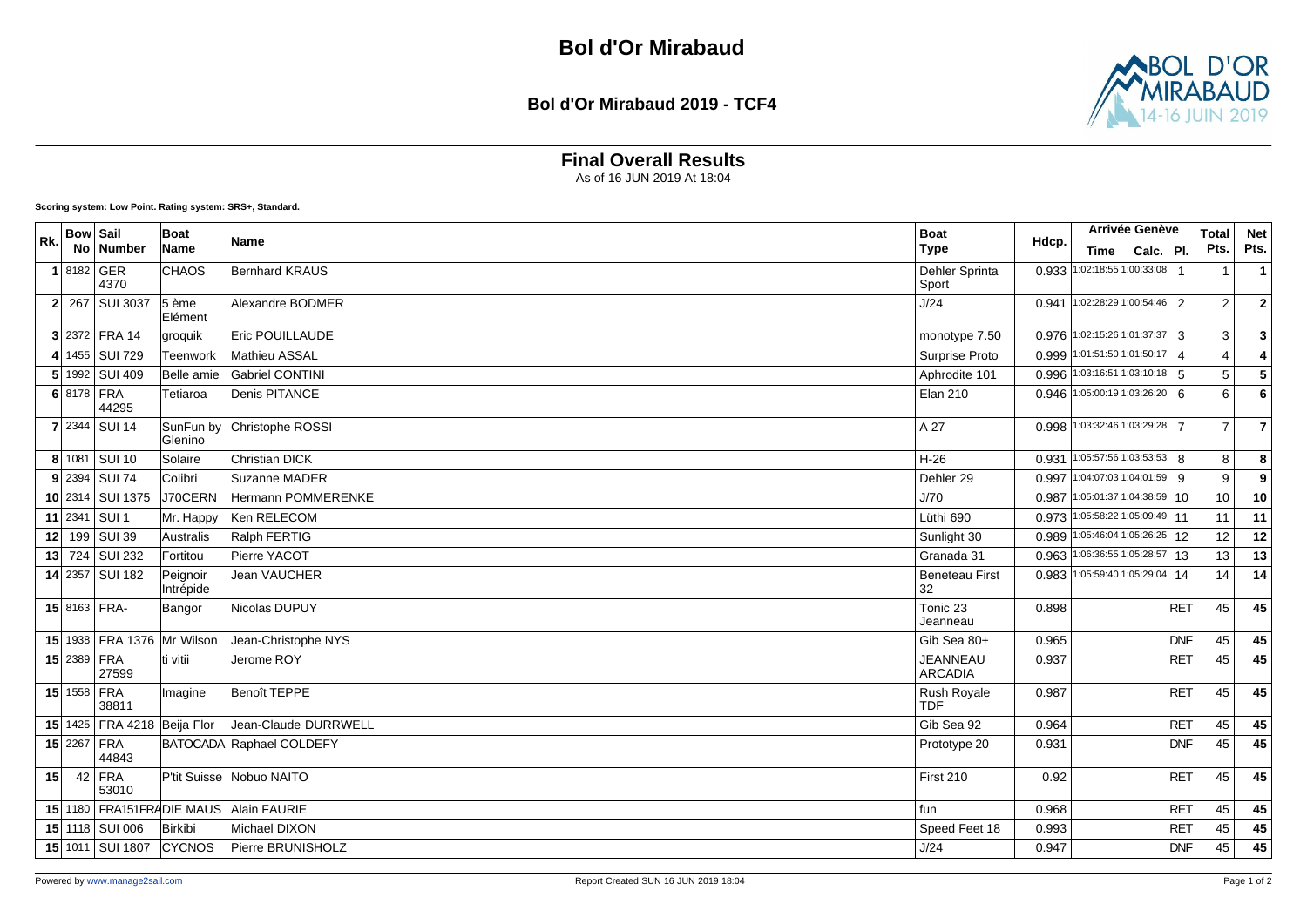**Bol d'Or Mirabaud 2019 - TCF4**



### **Final Overall Results**

| <b>Rk</b> | <b>Bow Sail</b> |                        | Boat                   |                            | <b>Boat</b>                  |       | Arrivée Genève    | <b>Total</b> | <b>Net</b> |
|-----------|-----------------|------------------------|------------------------|----------------------------|------------------------------|-------|-------------------|--------------|------------|
|           |                 | No Number              | Name                   | <b>Name</b>                | <b>Type</b>                  | Hdcp. | Calc. Pl.<br>Time | Pts.         | Pts.       |
|           |                 | 15 2384 SUI 22         | Jatoba                 | Jean-Pierre LÊ             | Tofinou 8m                   | 0.999 | <b>RET</b>        | 45           | 45         |
|           |                 | 15 2269 SUI 33         | Fareast                | <b>Didier FERT</b>         | Fareast 23R                  | 0.998 | <b>RET</b>        | 45           | 45         |
|           |                 | 15 1442 SUI 365        | Plan B                 | <b>M ROTHHARDT</b>         | fun                          | 0.967 | <b>RET</b>        | 45           | 45         |
|           |                 | 15 126 SUI 41          | Tzigane                | <b>Robert RIEBEN</b>       | Nomade 830                   | 0.989 | <b>RET</b>        | 45           | 45         |
|           |                 | 15 1590 SUI 4849       | Wasabi                 | Jean-Claude BRENTINI       | <b>Sun 2000</b>              | 0.909 | <b>RET</b>        | 45           | 45         |
|           |                 | 15 1415 SUI 50         | Jam                    | Jacques AMMANN             | Tabasco 26                   | 0.98  | <b>RET</b>        | 45           | 45         |
|           |                 | 15 1733 SUI 60         |                        | PURA-VIDA Olivier BERTHOUD | First <sub>29</sub>          | 0.939 | <b>DNF</b>        | 45           | 45         |
|           |                 | 15 237 SUI 703         | windward               | Jean-Luc WOLFENDER         | <b>Birbaum Vidygo</b><br>701 | 0.97  | <b>RET</b>        | 45           | 45         |
|           |                 | 15 2236 SUI 72         | Déluge                 | Sergio COOPER TEIXEIRA     | Gib Sea 92                   | 0.98  | <b>DNF</b>        | 45           | 45         |
|           |                 | 15 2235 SUI 796        | Daria                  | Nagui EL BIALI             | SHARK 24                     | 0.947 | <b>RET</b>        | 45           | 45         |
|           |                 | 15 2200 SUI 81         | Cassiopée              | Alain CORDEY               | First 30                     | 0.974 | <b>RET</b>        | 45           | 45         |
|           |                 | 15 639 SUI 831         | Jacaranda              | Jean-Pierre BANZET         | J/70                         | 0.987 | <b>RET</b>        | 45           | 45         |
|           |                 | 15 1451 SUI 8558       | Equinox                | <b>Barry COOK</b>          | Jenneau Rush                 | 0.952 | <b>DNF</b>        | 45           | 45         |
|           |                 | 15 159 SUI 92          |                        | L'ENTR'COT Max LIECHTI     | Hunter 306                   | 0.943 | <b>RET</b>        | 45           | 45         |
|           |                 | 15 1675 SUIGE<br>12046 | Stefanos<br>Konandreas | Stefanos KONANDREAS        | Plastivela Gura              | 0.941 | <b>DNF</b>        | 45           | 45         |
|           |                 | 15 2381 SUIZ-<br>3741  | Arcadia                | Hans-Peter WERNER          | Jeanneau<br>Arcadia          | 0.91  | <b>RET</b>        | 45           | 45         |
|           |                 | 15 1624 Z321           | Cariacou               | Pierre-Alain MEYLAN        | Dehler 34                    | 0.999 | <b>DNF</b>        | 45           | 45         |
|           |                 | 15 303 Z570            |                        | Cracoucass René DESLEX     | Rêve de Mer                  | 0.92  | <b>DNF</b>        | 45           | 45         |
|           | 15 464 Z8       |                        | Sysiphus               | Hervé NORDMANN             | Dragon                       | 0.993 | <b>DNF</b>        | 45           | 45         |
|           |                 | 15 1034 Z978           |                        | Sambucco2 Guy MICHAUD      | J/24                         | 0.938 | <b>RET</b>        | 45           | 45         |